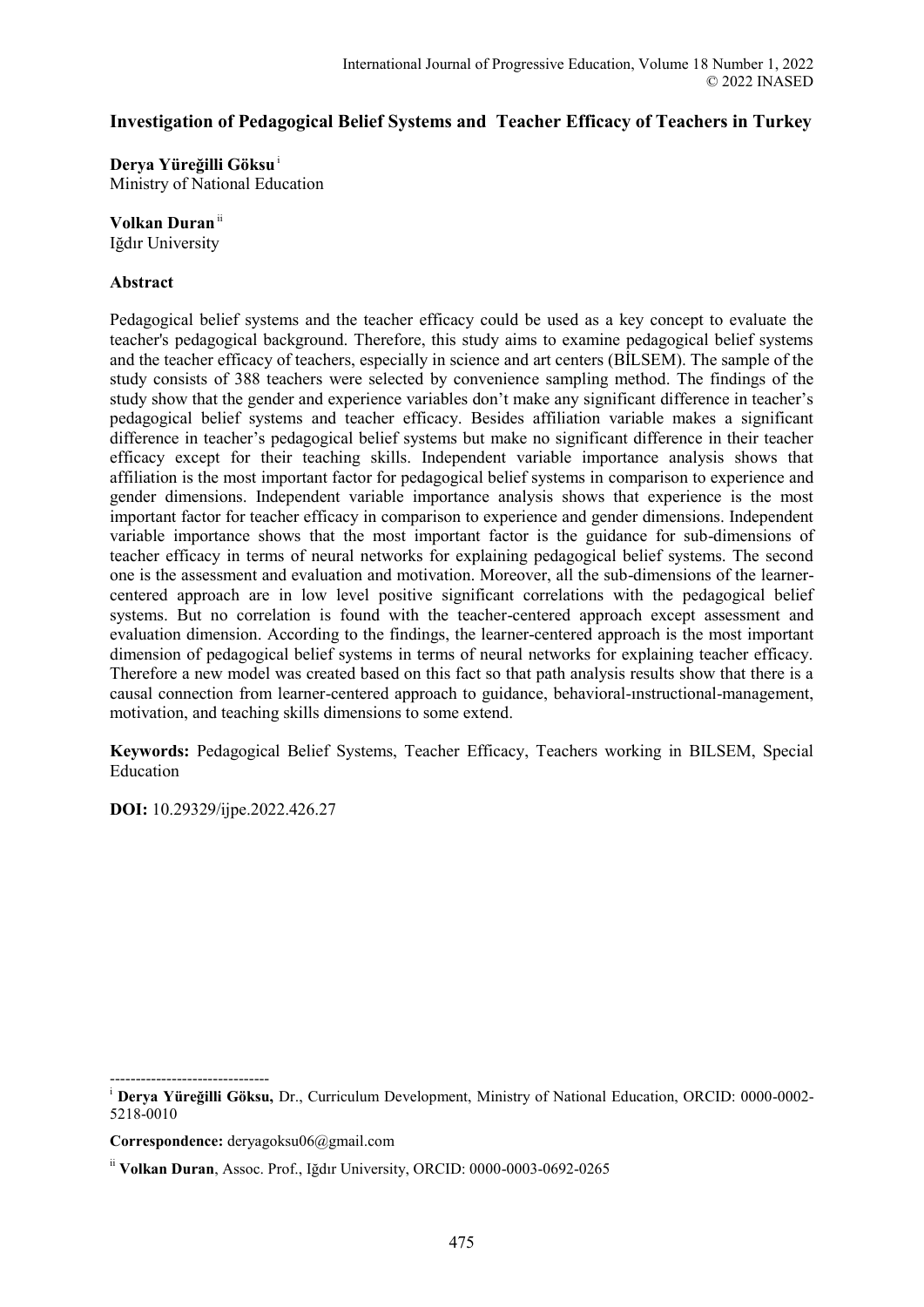## **1.INTRODUCTION**

Teachers' ability to serve their responsibilities well with their students in the classroom is all about their beliefs about their career and position in the classroom, their students, themselves, and how a person should be raised. Assessing the self-perception of teachers' capacity is a significant element in evaluating the quality of education as well as the quality of the curricula. It can be concluded that education is realized by the skill and competence level of the instructor. Therefore, two factors that can be regarded as the dimensions affecting this perception can be given as teacher self-efficacy and teacher pedagogical belief systems (Atıcı, 2001: 196).

Efficacy is the level to which teachers feel they have the capacity to improve students' progress (Ashton, 1984:28). Pajares (1995:3) claimed that the notion of efficacy has three impacts on human's actions:

1. It affects the choice of behavior people seem to choose activities on which they are knowledgeable and optimistic about. It also affects the choice of them on which they dislike tasks that they are anxious and concerned about.

2. Self-efficacy beliefs describe the level of internal assurance the person has. High efficacy means greater commitment and persistence.

3. A person's belief has a huge effect on one's emotions and thoughts. Low efficacy people feel that the activities are more complicated to accomplish than they are.

The first research studies conducted regarding teacher efficacy were based on Rotter's Social Learning Theory (Tschannen-Moran and Hoy, 2001). Then Bandura (1997) claimed that there is a distinction between self-efficacy and self-esteem. Perceived self-efficacy is the belief in one's capability, while self-esteem reflects one's positive opinions of oneself. Bandura (1997) proposed that the "agency" is the action performed deliberately. Personal efficacy beliefs form an essential aspect of human agency. When people do not trust in their abilities to do anything, they do not attempt to realize it. However, as mentioned by Labone (2004), Bandura's self-efficacy paradigm lacks the understanding of teachers' daily activities. Tschannen-Moran, Woolfolk Hoy and Hoy (1998: 233) presented a model that addressed teachers' self-efficacy in this respect. Accordingly, teacher efficacy is described as the teachers' capacity to coordinate and perform acts of a specific teaching activity in a particular sense. Moreover, Tschannen-Moran and Woolfolk Hoy (2001) developed the Teachers' Sense of Efficacy Scale (TSES) where they determined three levels of teacher efficacy as student engagement, instructional behaviors, and classroom management. Today, teacher efficacy is regarded as an important idea with significant implications for evaluating many educational outcomes such as achievement, motivation, the behavior of teachers in classroom management. Tschannen-Moran and Woolfok Hoy (2001) emphasized that there is a clear association between instructor efficacy and different educational outcomes including teacher persistence, motivation, dedication, and instructional actions along with the student outcomes like success, inspiration, and self-efficacy beliefs. Erawan (2011) also indicated that instructor efficacy refers to the teacher's awareness, abilities, and attitudes as the key to effective teaching. Therefore, teachers' confidence and self-efficacy have gained an increasingly significant role in educational psychology research since its implications for teaching effectiveness, instructional practices, and students' academic achievement (Klassen and Tze, 2014). Accordingly, it is important to investigate teacher efficacy in terms of different variables to better understand or at least conceptualize the important factors and relations with teacher efficacy and other cognitive elements in the educational process.

Another important factor that can be related to effective teaching is the pedagogical belief systems of teachers. It is defined as all the beliefs of teachers about learning and teaching (Doğan, 2013: 6). As Bandura (1997) argued, our minds are shaped much more by assumptions than by reality. Teachers have started to embrace certain pedagogical belief systems before they start their education profession and they engage in teacher certification processes with these teacher models (Clark, 1988: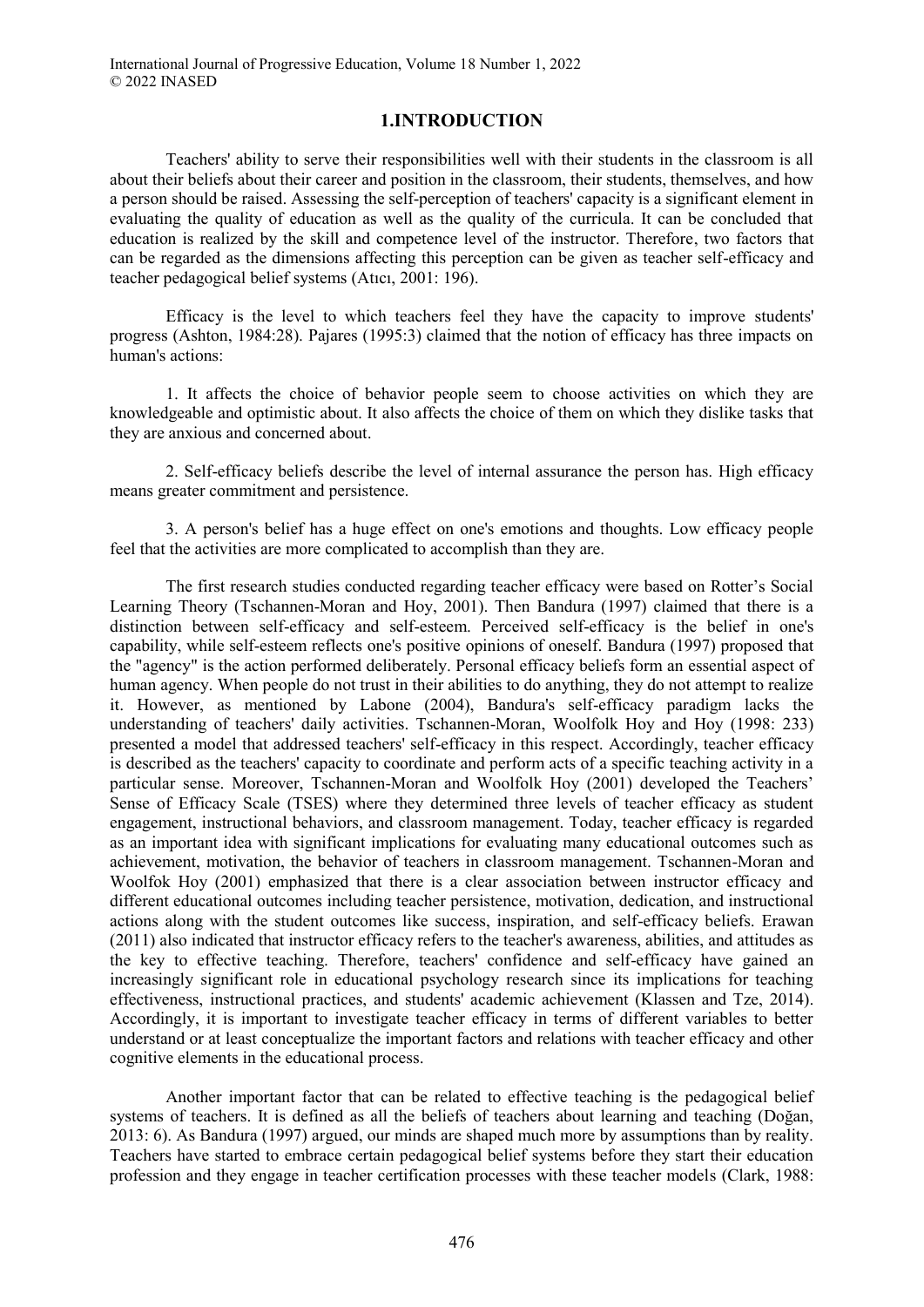7; Soysal, Radmard and Kutluca, 2018). Miheala and Oana (2014) stated that the belief systems of teachers are the preconditions of teachers' behavior patterns and classroom motives. Turner et al. (2009) stressed that belief has an impact on the behavior of teachers and should therefore be considered because it fosters the learning of students. Smith (2005) stated that teachers have cognitive filters regarding teachers' pedagogical beliefs so that they anticipated how they would act in the face of events and problems. According to Vartuli and Rohs (2009), teachers' values can easily inculcate their educational activities on abrupt occasions. In reality, teachers frequently rely on their personal biases, first impressions, and some long-held beliefs as they perform daily tasks for the task. Teacher beliefs affect participation by framing and guiding practice, teaching participants what is important, and providing learning opportunities. Therefore this research was conducted because beliefs are fundamental parts of understanding who the teachers are and what their duties are (Gill and Fives, 2015).

Knowing what is happening in the world of thoughts of teachers during the teaching process will be effective in forming the basis of qualified and quality education (Gill and Fives, 2015). In educational contexts, teachers' self-efficacy may be better conceptualized in terms of their beliefs in the capacity to plan, coordinate, and carry out tasks necessary to achieve educational objectives (Skaalvik & Skaalvik, 2010). Pedagogıcal Belief Systems And The Teacher Efficacy are important concepts for teaching and training practices since they are effecting the efficacy of these processes. Altough in the literature, experimental studies as well as action studies seem to be more valuable with respect to quantitative studies, the results of quantitative studies can give more grounded insights especially for meta-analysis and meta-sythesis studies to make more generalizations. Qualitative studies are important because they give snapshots in terms of specific characteristics to enable researchers to comprehend the dynamic nature of the puzzle of education practice. Therefore, in this respect, it is thought that pedagogical belief systems and their teacher efficacy are conceptually similar topics in terms of sharing pedagogical beliefs, so that, pedagogical belief systems and their teacher efficacy could be used as key concepts to understand to evaluate the teachers' pedagogical background. Therefore in this study, we seek the answers to the following questions given below:

- 1- Is there any significant difference between teachers' pedagogical belief systems and teacher efficacy in terms of their gender?
- 2- Is there any significant difference between teachers' pedagogical belief systems and teacher efficacy in terms of their experience?
- 3- Is there any significant difference between teachers' pedagogical belief systems and teacher efficacy in terms of their affiliation?
- 4- Which is the most important factor among the variables of affiliation, experience, and gender in terms of neural networks for explaining teachers' pedagogical belief systems and teacher efficacy?
- 5- Which is the most important factor among the sub-dimensions of teacher efficacy in terms of neural networks for explaining pedagogical belief systems?
- 6- What are the correlations among the sub-dimensions of teacher efficacy?

## **2. METHOD**

In this study, "correlational survey model" was used to determine the relationship between teacher efficacy and pedagogical belief systems. "Correlational survey model" aims to determine the existence or level of co-change between variables for the situation where there are at least two independent variables (Karasar, 1999: 81). This model tries to determine not the causes of the events, but the situations they are in, their characteristics, and the relationship between them (Kaptan, 1998: 53). The sample of the study consists of 388 teachers randomly selected from the population. The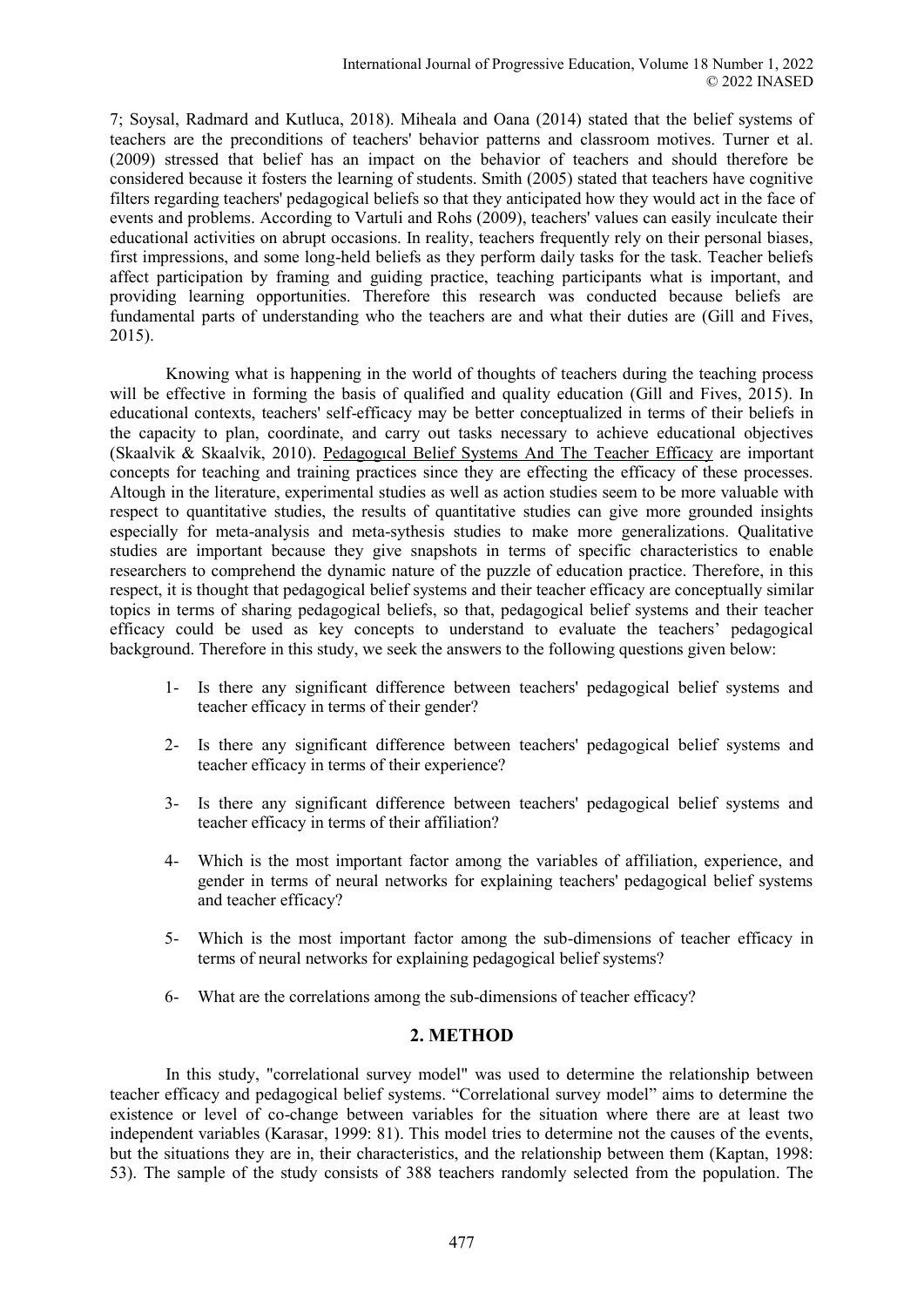simple random sampling method was used to determine the sample of the study. In this sampling, when selecting each unit in the universe population, the neutrality rule prevails because of the possibility of being equal and independent (Balcı, 2001: 95). The study aims mainly at gifted students. Therefore teachers in science and art centers (BILSEM) are selected for the major part of the sample. Gifted and talented children need help in pre-school, primary, secondary, and high schools as well. Science and art centers are educational centers that are founded to support the unique educating needs of the students who are gifted, talented, and eligible in the pre-school and secondary schools by the General Directorate of Special Education and Guidance Services, Ministry of Education in Turkey (Donmez 2004: 72). If a student shows the characteristics of a gifted and talented person, a primary school teacher recommends him or her for the science and art center to apply for the special talent test. Next, the committed students conduct a group screening evaluation. Person assessment is expected of students who pass this community screening level. Students that fulfill these processes are eligible for science and art centers (Baykoç-Dönmez, 2014). Science and art center teachers are also evaluated and taken to the centers based on particular standards. So understanding teachers in science and art centers need to provide better educational opportunities for gifted students.

A random sampling of the variables involves completing a questionnaire centering on the variables of the topic the researcher is interested in. Additionally, for correlational survey models, the number sample size is taken into consideration as a result of the calculation made with the following formula (Tabachnick and Fidell, 2007):

 $N > 50 + 8m$ 

N: Number of participants m: number of independent variables where m= 7 (5 independent variables from teacher efficacy, 2 from pedagogical belief systems, 3 from demographic variables)

N > 130 where the target sample size for this study is 388 which meets the requirement.

| Table 2.1. The descriptive results of the sample of the research |
|------------------------------------------------------------------|
|                                                                  |

| Count       | <b>Affiliation * Gender Crosstabulation</b> |        |      |       |  |  |  |  |
|-------------|---------------------------------------------|--------|------|-------|--|--|--|--|
|             |                                             | Gender |      |       |  |  |  |  |
|             |                                             | Female | Male | Total |  |  |  |  |
| Affiliation | Primary School                              | 26     |      | 43    |  |  |  |  |
|             | Secondary School                            | 59     | 44   | 103   |  |  |  |  |
|             | High School                                 | 27     | 32   | 59    |  |  |  |  |
|             | Science and art centers                     | 89     | 94   | 183   |  |  |  |  |
| Total       |                                             | 201    | 187  | 388   |  |  |  |  |

Measurement tools of this study are 'Ohio Teacher-Efficacy Scale' and 'Pedagogical Belief Systems Scale'. Moreover, the 'Ohio Teacher-Efficacy Scale' was applied to evaluate the efficiency of the teachers. This scale was first improved by Tschannen-Moran and Woolfolk-Hoy (2001) and it was adapted into Turkish by Baloğlu and Karadağ (2008). 'Ohio Teacher-Efficacy Scale' is made up of sub-dimensions of 'behavioral management', 'motivation', 'guidance', 'teaching skills', and 'assessment and evaluation'.The pedagogical Belief Systems Scale was developed by Chan (2001), whose validity and reliability studies were performed by Soysal, Radmard, and Kutluca (2018), which Chan, Tan, and Khoo (2007) gave their final form was used in this study. Cronbach alpha internal consistency coefficient was found to be 0.77 for the Turkish adapted version of this scale by Soysal, Radmard, and Kutluca (2018). Neural networks are the preferred tool for many predictive data mining applications because of their power, flexibility, and ease of use and it can be used a wide range of statistical models since its minimal demands on model structure and assumptions<sup>1</sup>. Therefore, because our variables are quantitative one, we conclude that it is better to use neural networks in this study.

**<sup>.</sup>** <sup>1</sup> [https://www.sussex.ac.uk/its/pdfs/SPSS\\_Neural\\_Network\\_22.pdf](https://www.sussex.ac.uk/its/pdfs/SPSS_Neural_Network_22.pdf) retrieved from 17.09.2021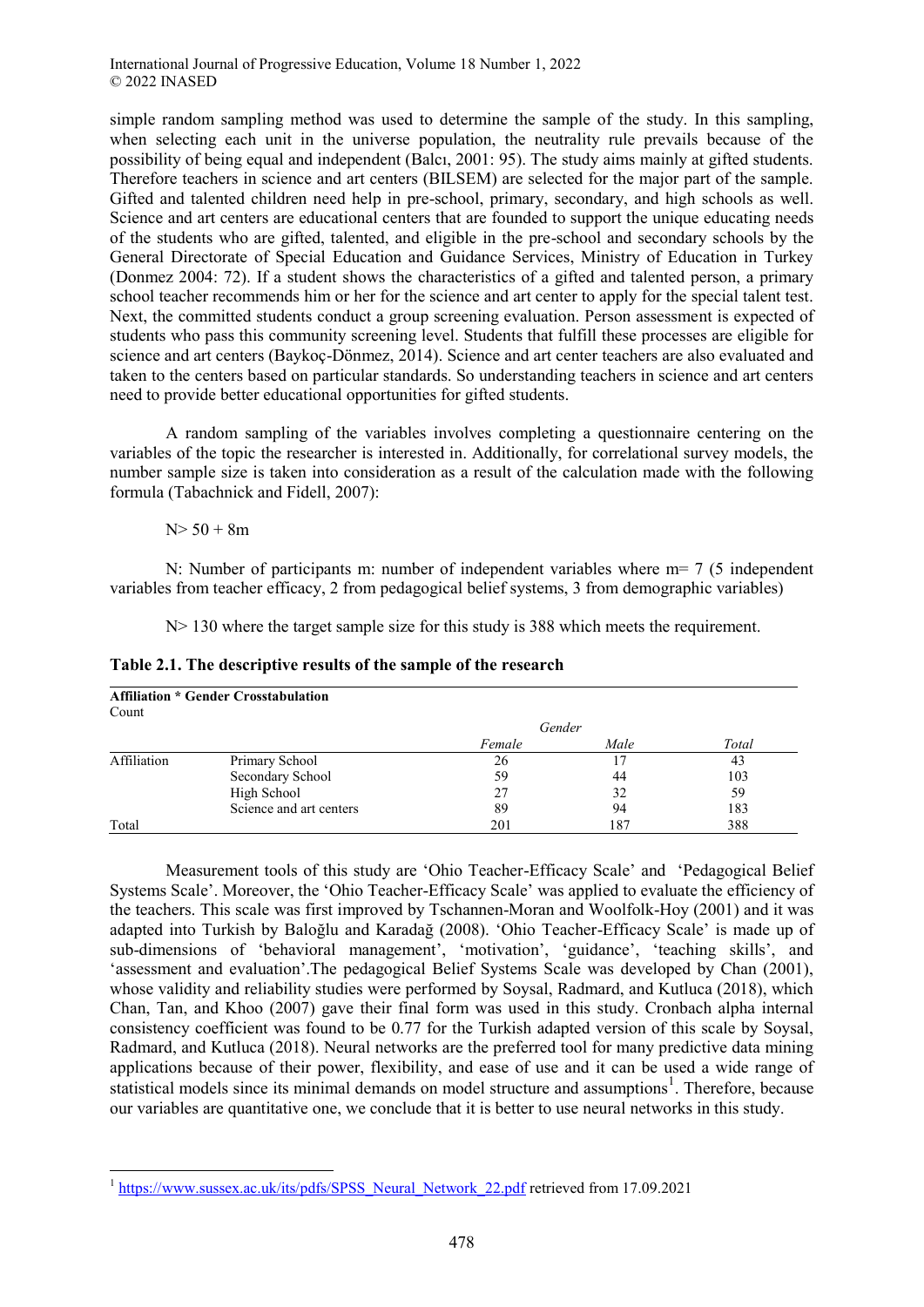## **3. Limitation of the Study**

The first limitation of this study is the population which is limited by the Central Anatolia Region. The second limitation is indeed measurement tools and their theoretical basis. Thirdly, and most importantly, the main limitation of this study is the analysis methods. Since the data is not normally distributed according to Kolmorov-Smirnov and Shapiro-Wilk tests, Mann-Whitney U, Kruskal Walliswere used in this study because it is based on quantitative data. Neural network analysis were also used in this study.

## **Table 3.1. Tests of normality**

|                                       |                  | <b>Tests of Normality</b>       |      |                  |              |       |
|---------------------------------------|------------------|---------------------------------|------|------------------|--------------|-------|
|                                       |                  | Kolmogorov-Smirnov <sup>a</sup> |      |                  | Shapiro-Wilk |       |
|                                       | <b>Statistic</b> | Df                              | Sig. | <b>Statistic</b> | df           | Sig.  |
| Learnercentered                       | .178             | 388                             | ,000 | .854             | 388          | .000. |
| Teachercentered                       | .095             | 388                             | ,000 | .968             | 388          | ,000  |
| Guidance                              | ,109             | 388                             | ,000 | .952             | 388          | ,000  |
| Behavioral instructional management   | .103             | 388                             | ,000 | .959             | 388          | ,000  |
| Motivation                            | .103             | 388                             | ,000 | .954             | 388          | ,000  |
| Teaching skills                       | .103             | 388                             | ,000 | .963             | 388          | .000  |
| assessment-evaluation                 | ,176             | 388                             | ,000 | .899             | 388          | ,000  |
| a. Lilliefors Significance Correction |                  |                                 |      |                  |              |       |

## **4. FINDINGS**

#### **4.1.First finding for the question as "Is there any significant difference between teachers pedagogical belief systems and teacher efficacy in terms of their gender?"**

The first finding for the question as "Is there any significant difference between teachers pedagogical belief systems and teacher efficacy in terms of their gender?" shows that the gender variable doesn't make any significant difference between teacher's pedagogical belief systems and their teacher efficacy.

## **Table 4.1. Mann-Whitney U test statistics in terms of gender**

|                              | <b>Test Statistics</b> |           |           |               |            |           |             |
|------------------------------|------------------------|-----------|-----------|---------------|------------|-----------|-------------|
|                              |                        |           |           | behavioural-  |            |           |             |
|                              | learner-               | teacher-  |           | instructional |            | teaching  | assessment- |
|                              | centered               | centered  | Guidance  | management    | motivation | skills    | evaluation  |
| Mann-Whitney U               | 16874.000              | 17231,000 | 18248.000 | 18466.000     | 18286.000  | 18728.500 | 18525,000   |
| Wilcoxon W                   | 34452,000              | 37532,000 | 35826,000 | 36044,000     | 35864,000  | 36306,500 | 36103,000   |
| Ζ                            | $-1.751$               | $-1.417$  | $-497$    | $-.299$       | $-463$     | $-.059$   | $-.250$     |
| Asymp. Sig. $(2-$<br>tailed) | .080                   | ,157      | .619      | .765          | .643       | .953      | ,802        |
| a. Grouping Variable: Gender |                        |           |           |               |            |           |             |

## **4.2.Second finding for the question as "Is there any significant difference between teachers' pedagogical belief systems and teacher efficacy in terms of their experience?"**

The first finding for the question as "Is there any significant difference between teachers pedagogical belief systems and teacher efficacy in terms of their experience?" shows that the experience variable doesn't make any significant difference on teacher's pedagogical belief systems and teacher efficacy.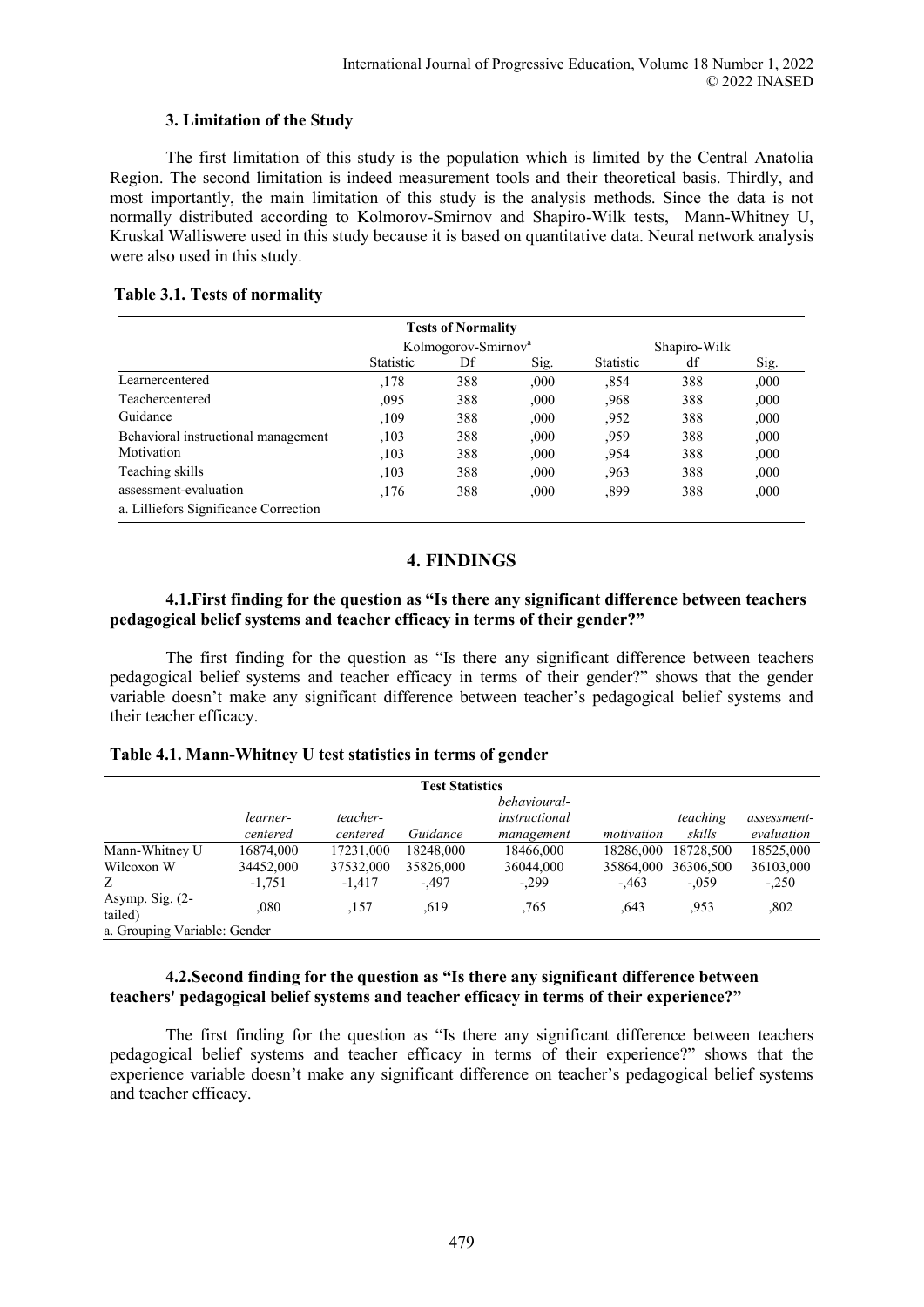|  |  | Table 4.2. Kruskal Wallis Test statistics in terms of experience |
|--|--|------------------------------------------------------------------|
|--|--|------------------------------------------------------------------|

|                        | Test Statistics <sup>a,b</sup>             |       |       |                           |       |                            |             |
|------------------------|--------------------------------------------|-------|-------|---------------------------|-------|----------------------------|-------------|
|                        |                                            |       |       | behavioural-instructional |       |                            | assessment- |
|                        | learner-centered teacher-centered guidance |       |       | management                |       | motivation teaching skills | evaluation  |
| Chi-Square             | 10.267                                     | 6.844 | 2,813 | 1,620                     | 5,607 | 1.884                      | 9,581       |
| df                     | <sub>(</sub>                               | 6     | b     | <sub>(</sub>              | 6     | 6                          | 6           |
| Asymp. Sig.            | .114                                       | .335  | .832  | .951                      | .469  | .930                       | .143        |
| a. Kruskal Wallis Test |                                            |       |       |                           |       |                            |             |
|                        | b. Grouping Variable: Experience           |       |       |                           |       |                            |             |





#### **4.3.Third finding for the question as "Is there any significant difference between teachers pedagogical belief systems and teacher efficacy in terms of their affiliation?"**

The first finding for the question as "Is there any significant difference between teachers pedagogical belief systems and teacher efficacy in terms of their affiliation?" show that the affiliation variable makes a significant difference in teacher's pedagogical belief systems but make no significant difference in their teacher efficacy except for their teaching skills.

|                        | Learner-<br>centered              | teacher-<br>centered | guidance | Test Statistics <sup>a,b</sup><br>behavioural-instructional-<br>management | motivation | teaching<br>skills | assessment-<br>evaluation |
|------------------------|-----------------------------------|----------------------|----------|----------------------------------------------------------------------------|------------|--------------------|---------------------------|
| Chi-Square             | 8,066                             | 30,520               | 5,021    | 1,326                                                                      | 3,355      | 9.466              | 2,439                     |
| Df                     |                                   |                      |          |                                                                            |            |                    |                           |
| Asymp.<br>Sig.         | .045                              | .000                 | ,170     | ,723                                                                       | .340       | .024               | .486                      |
| a. Kruskal Wallis Test |                                   |                      |          |                                                                            |            |                    |                           |
|                        | b. Grouping Variable: Affiliation |                      |          |                                                                            |            |                    |                           |

| Table 4.3. Kruskal Wallis Test statistics in terms of affiliation |  |  |
|-------------------------------------------------------------------|--|--|
|-------------------------------------------------------------------|--|--|

When the source of the significant difference in teacher's pedagogical belief systems is investigated, the learner-centered approach is mostly adopted by primary school teachers, and compared to primary school teachers secondary school and science and art centers teachers have less mean rank in this respect. In terms of the teacher-centered approach, the highest mean rank belongs to secondary schoolteachers whereas the lowest value belongs to science and art centers teachers.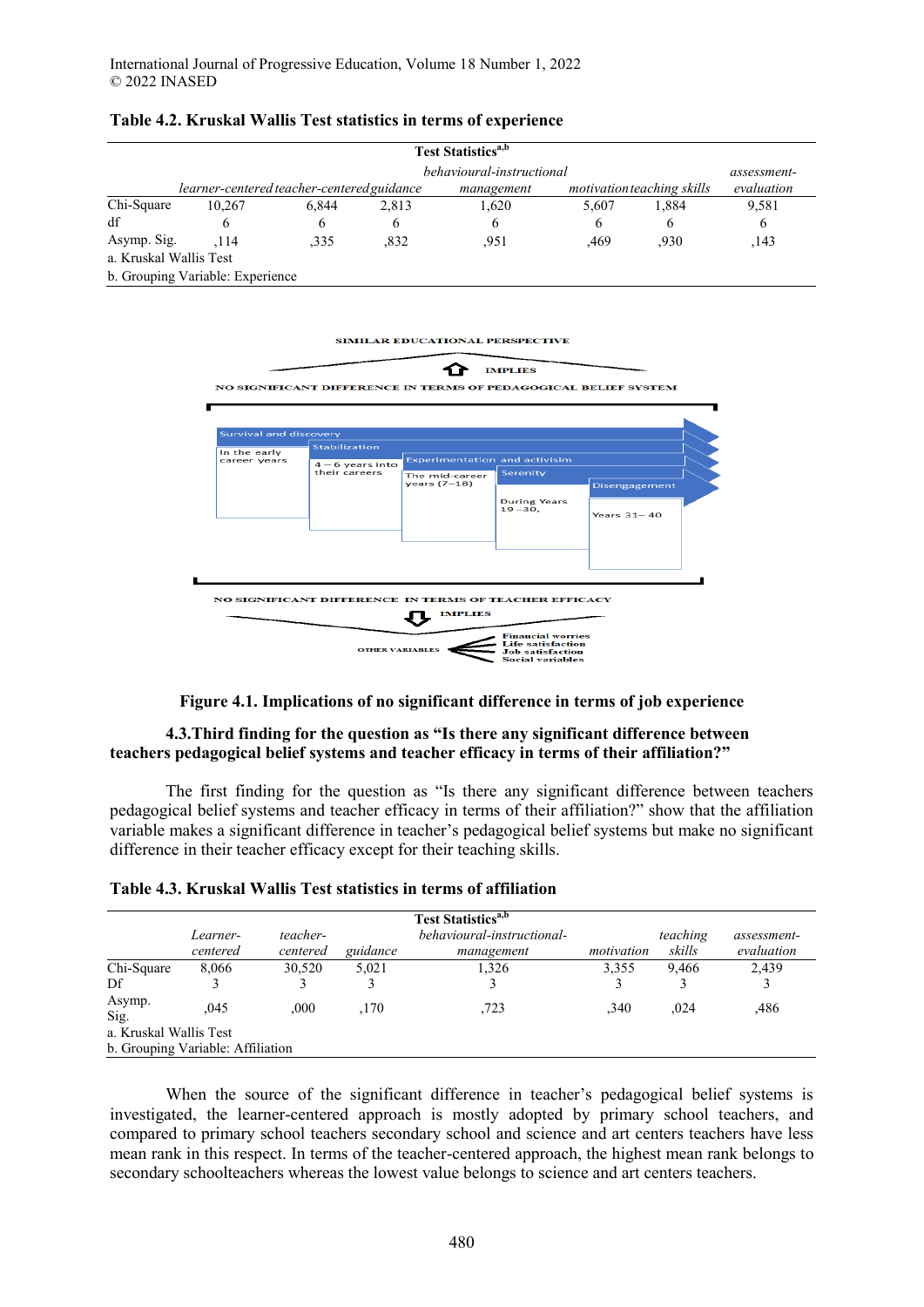|                  | <i>Affiliation</i>      | N   | Mean Rank |
|------------------|-------------------------|-----|-----------|
| Learner-centered | primary school          | 43  | 239,86    |
|                  | secondary school        | 103 | 188,12    |
|                  | high school             | 59  | 191,74    |
|                  | science and art centers | 183 | 188,32    |
|                  | Total                   | 388 |           |
| Teacher-centered | primary school          | 43  | 200,65    |
|                  | secondary school        | 103 | 239,19    |
|                  | high school             | 59  | 206,01    |
|                  | science and art centers | 183 | 164,19    |
|                  | Total                   | 388 |           |

|  |  |  |  | Table 4.4. The mean rank values of teachers in terms of their "Pedagogical Belief Systems" |
|--|--|--|--|--------------------------------------------------------------------------------------------|
|--|--|--|--|--------------------------------------------------------------------------------------------|

When the source of the significant difference in teaching skills dimensions in the teacher efficacy scale, the highest mean rank belongs to science and art center teachers whereas the lowest mean rank secondary schoolteachers.

| Table 4.5. The mean rank values of teachers in terms of teacher efficacy |  |  |  |  |
|--------------------------------------------------------------------------|--|--|--|--|
|--------------------------------------------------------------------------|--|--|--|--|

|                 | <b>Ranks</b>            |     |           |
|-----------------|-------------------------|-----|-----------|
|                 | Affiliation             | N   | Mean Rank |
| Teaching skills | primary school          | 43  | 182,07    |
|                 | secondary school        | 103 | 169,91    |
|                 | high school             | 59  | 196,17    |
|                 | science and art centers | 183 | 210,72    |
|                 | Total                   | 388 |           |

**4.4.Fourth finding for the question as "Which is the most important factor among the variables of affiliation, experience, and gender in terms of neural networks for explaining teachers pedagogical belief systems and teacher efficacy?"** 

**4.4a. Finding for the question as "Which is the most important factor among the variables of affiliation, experience, and gender in terms of neural networks for explaining teachers pedagogical belief systems?"** 

Case processing summary can be given as below for neural networks for explaining pedagogical belief systems. It is seen that 281 individuals in the sample are used for training and 107 individuals are used for testing of neural networks and all of them are valid for the analysis.

|  | Table 4.6. Case processing summary for neural network analysis |  |  |  |
|--|----------------------------------------------------------------|--|--|--|
|  |                                                                |  |  |  |

| <b>Case Processing Summary</b> |          |     |         |  |
|--------------------------------|----------|-----|---------|--|
|                                |          | N   | Percent |  |
| Sample                         | Training | 281 | 72,4%   |  |
|                                | Testing  | 107 | 27,6%   |  |
| Valid                          |          | 388 | 100,0%  |  |
| Excluded                       |          | 0   |         |  |
| Total                          |          | 388 |         |  |

Network information for neural network analysis can be given in Table 4.7. As can be seen in the table, the activation function is the sigmoid function, and the number of hidden layers is two.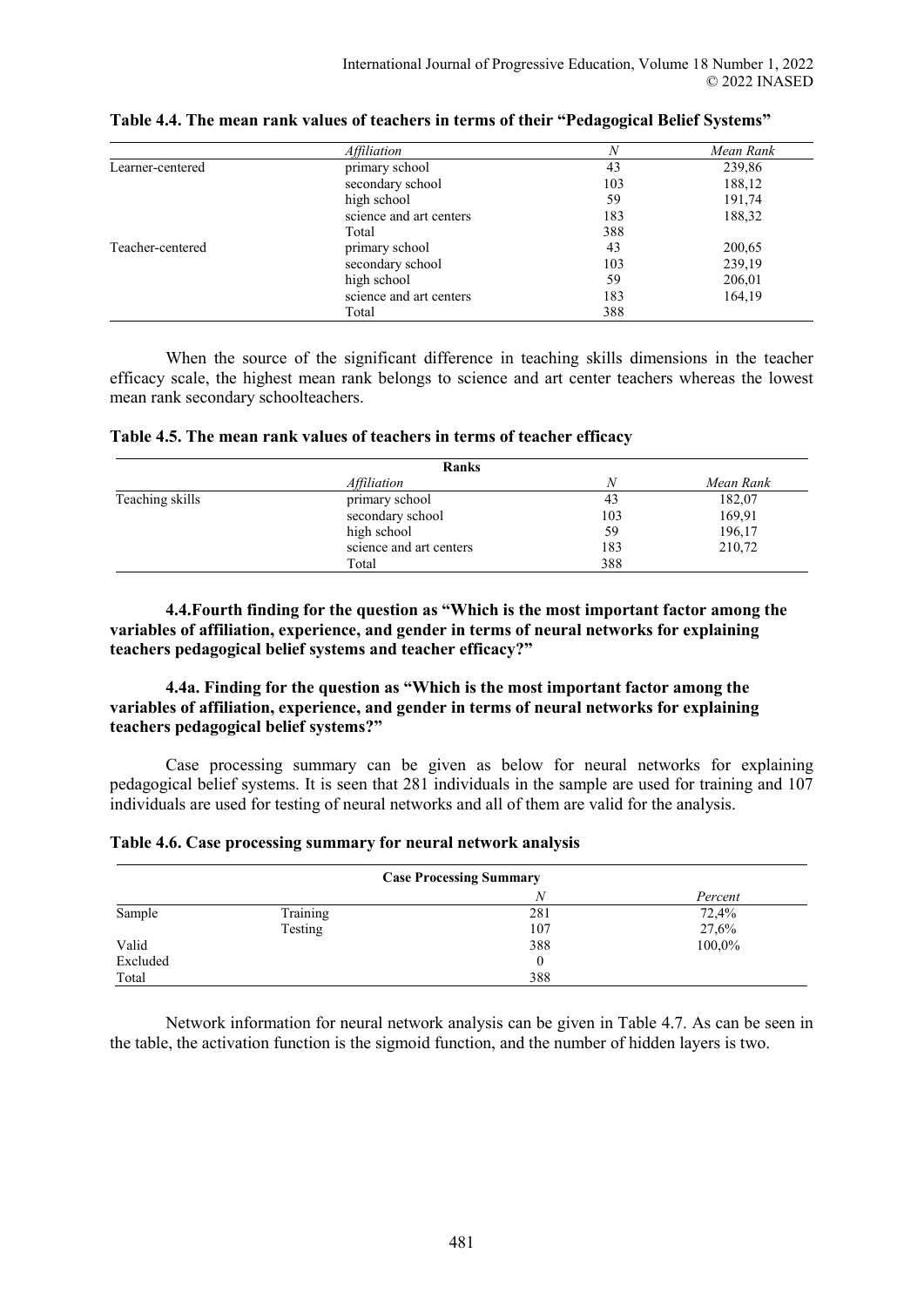| <b>Network Information</b> |                                                |   |                  |  |
|----------------------------|------------------------------------------------|---|------------------|--|
| Input Layer                | Covariates                                     |   | Affiliation      |  |
|                            |                                                |   | Experience       |  |
|                            |                                                | 3 | Gender           |  |
|                            | Number of Units <sup>a</sup>                   |   |                  |  |
|                            | Rescaling Method for Covariates                |   | Standardized     |  |
| Hidden Layer(s)            | Number of Hidden Layers                        |   |                  |  |
|                            | Number of Units in Hidden Layer 1 <sup>a</sup> |   |                  |  |
|                            | Number of Units in Hidden Layer 2 <sup>a</sup> |   |                  |  |
|                            | <b>Activation Function</b>                     |   | Sigmoid          |  |
| Output Layer               | Dependent Variables                            |   | Learner-centered |  |
|                            |                                                | 2 | Teacher centered |  |
|                            | Number of Units                                |   | 2                |  |
|                            | Rescaling Method for Scale Dependents          |   | Normalized       |  |
|                            | <b>Activation Function</b>                     |   | Sigmoid          |  |
|                            | <b>Error Function</b>                          |   | Sum of Squares   |  |
| a. Excluding the bias unit |                                                |   |                  |  |

## **Table 4.7. Network Information for the analysis**

The general structure of the neural network for pedagogical belief systems is given in Figure



# **Figure 4.2. Neural network for pedagogical belief systems**

Model summary of the neural network structure is given below. In the table training and testing, dimension is shown.

**Table 4.8. Model summary of the neural network structure** 

| <b>Model Summary</b> |                                                        |                  |                                |
|----------------------|--------------------------------------------------------|------------------|--------------------------------|
| Training             | Sum of Squares Error                                   |                  | 8,543                          |
|                      | Average Overall Relative Error                         |                  | .962                           |
|                      | Relative Error for Scale Dependents                    | Learner-centered | .990                           |
|                      |                                                        | Teacher centered | .937                           |
|                      | Stopping Rule Used                                     |                  | 1 consecutive step(s) with no  |
|                      |                                                        |                  | decrease in error <sup>a</sup> |
|                      | Training Time                                          |                  | 0:00:00,06                     |
| Testing              | Sum of Squares Error                                   |                  | 3,397                          |
|                      | Average Overall Relative Error                         |                  | .983                           |
|                      | <b>Relative Error for Scale Dependents</b>             | Learnercentered  | 1,007                          |
|                      |                                                        | Teacher centered | ,960                           |
|                      | a. Error computations are based on the testing sample. |                  |                                |

Independent variable importance analysis shows that affiliation is the most important factor for pedagogical belief systems in comparison to experience and gender dimensions.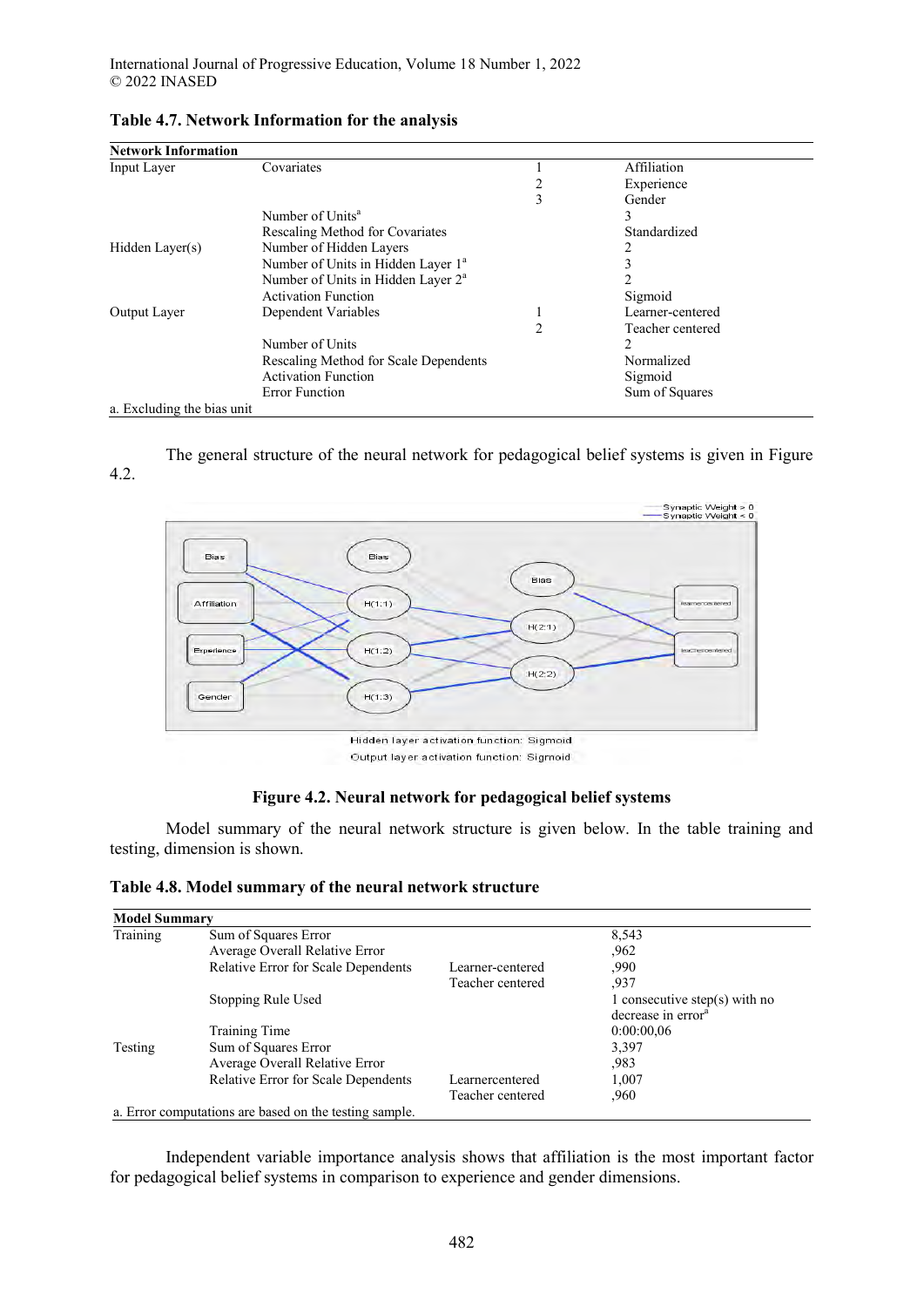|             | Independent Variable Importance |                       |
|-------------|---------------------------------|-----------------------|
|             | Importance                      | Normalized Importance |
| Affiliation | .711                            | 100,0%                |
| Experience  | ,159                            | 22,3%                 |
| Gender      | .130                            | 18.3%                 |

#### **Table 4.9. Independent variable importance analysis**

#### **4.4b. Finding for the question as which is the most important factor among the variables of affiliation, experience, and gender in terms of neural networks for explaining teachers' teacher efficacy?**

Case processing summary can be given as below for neural networks for explaining teacher efficacy. It is seen that 264 individuals in the sample are used for training and 124 individuals are used for testing of neural networks and all of them are valid for the analysis.

| Table 4.10. Case processing summary for neural network analysis |  |  |  |  |
|-----------------------------------------------------------------|--|--|--|--|
|-----------------------------------------------------------------|--|--|--|--|

| <b>Case Processing Summary</b> |          |          |         |  |
|--------------------------------|----------|----------|---------|--|
|                                |          | N        | Percent |  |
| Sample                         | Training | 264      | 68,0%   |  |
|                                | Testing  | 124      | 32,0%   |  |
| Valid                          |          | 388      | 100,0%  |  |
| Excluded                       |          | $\theta$ |         |  |
| Total                          |          | 388      |         |  |

Network information for neural network analysis can be given in Table 4.11. As can be seen in the table, the activation function is a sigmoid function, and the number of hidden layers is two.

| Table 4.11. Network information for neural network analysis |  |
|-------------------------------------------------------------|--|
|-------------------------------------------------------------|--|

| <b>Network Information</b> |                                                |   |                                     |
|----------------------------|------------------------------------------------|---|-------------------------------------|
| Input Layer                | Covariates                                     |   | Affiliation                         |
|                            |                                                | 2 | Experience                          |
|                            |                                                | 3 | Gender                              |
|                            | Number of Units <sup>a</sup>                   |   | 3                                   |
|                            | Rescaling Method for Covariates                |   | Standardized                        |
| Hidden Layer(s)            | Number of Hidden Layers                        |   | 2                                   |
|                            | Number of Units in Hidden Layer 1 <sup>a</sup> |   | 4                                   |
|                            | Number of Units in Hidden Layer 2 <sup>a</sup> |   | 3                                   |
|                            | <b>Activation Function</b>                     |   | Sigmoid                             |
| Output Layer               | Dependent Variables                            | 1 | Guidance                            |
|                            |                                                | 2 | Behavioral-instructional-management |
|                            |                                                | 3 | Motivation                          |
|                            |                                                | 4 | teaching skills                     |
|                            |                                                | 5 | assessment-evaluation               |
|                            | Number of Units                                |   | 5                                   |
|                            | Rescaling Method for Scale Dependents          |   | Normalized                          |
|                            | <b>Activation Function</b>                     |   | Sigmoid                             |
|                            | <b>Error Function</b>                          |   | Sum of Squares                      |
| a. Excluding the bias unit |                                                |   |                                     |

The general structure of the neural network for teacher efficacy is given in Figure 4.3.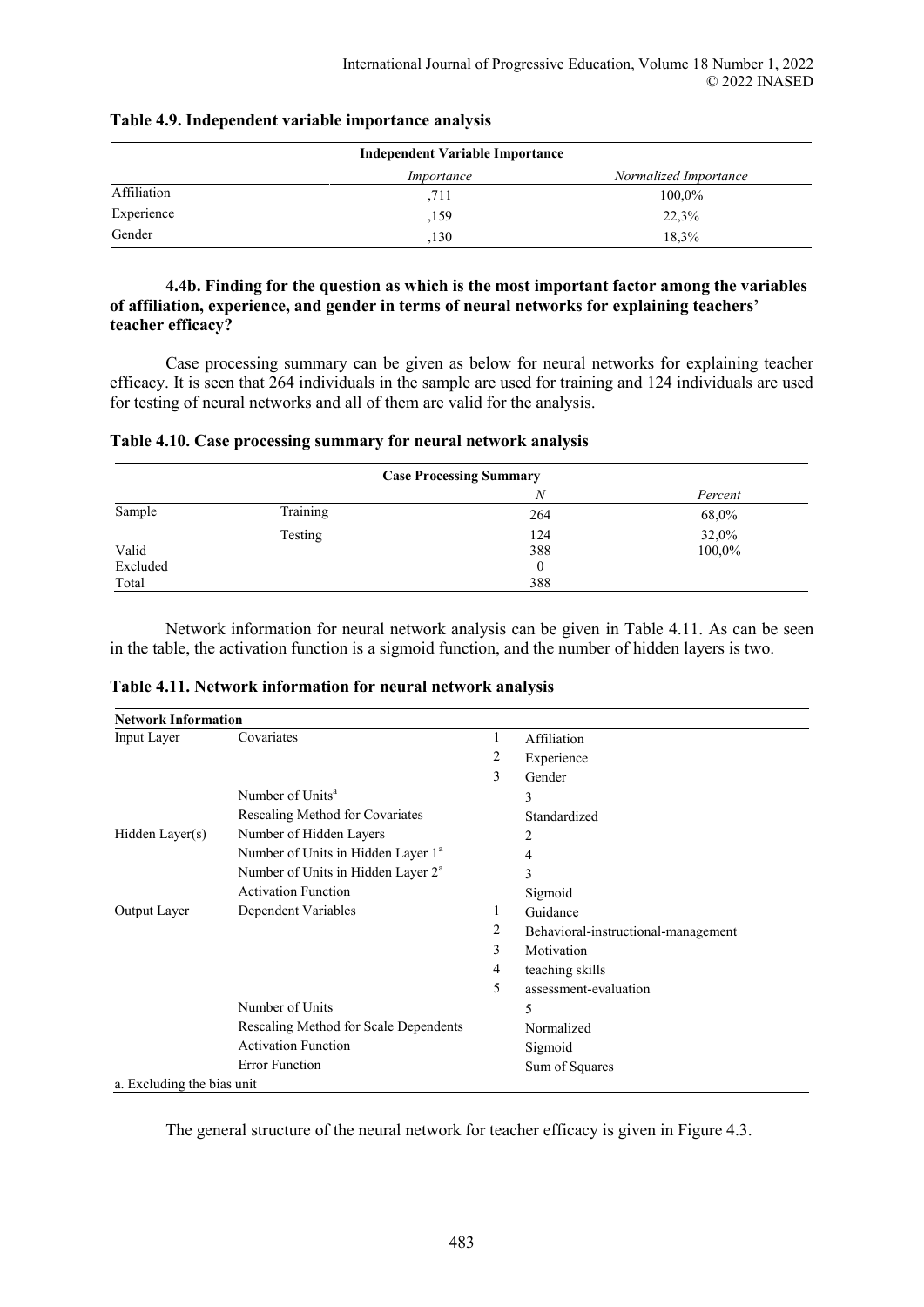

Output layer activation function: Sigmoid

#### **Figure 4.3. The general structure of the neural network for teacher efficacy**

Model summary of the neural network structure is given below. In the table training and testing, dimension is shown.

|  | Table 4.12. Model summary of the neural network structure |  |
|--|-----------------------------------------------------------|--|
|--|-----------------------------------------------------------|--|

| <b>Model Summary</b> |                                                        |                                          |                                |
|----------------------|--------------------------------------------------------|------------------------------------------|--------------------------------|
| Training             | Sum of Squares Error                                   |                                          | 34,864                         |
|                      | Average Overall Relative Error                         |                                          | ,993                           |
|                      | <b>Relative Error for Scale Dependents</b>             | Guidance                                 | ,999                           |
|                      |                                                        | Behavioural-Instructional-<br>Management | 1,001                          |
|                      |                                                        | Motivation                               | ,988                           |
|                      |                                                        | teaching skills                          | ,989                           |
|                      |                                                        | assessment-evaluation                    | ,991                           |
|                      | Stopping Rule Used                                     |                                          | 1 consecutive step(s) with no  |
|                      |                                                        |                                          | decrease in error <sup>a</sup> |
|                      | <b>Training Time</b>                                   |                                          | 0:00:00.07                     |
| Testing              | Sum of Squares Error                                   |                                          | 15,500                         |
|                      | Average Overall Relative Error                         |                                          | .996                           |
|                      | <b>Relative Error for Scale Dependents</b>             | Guidance                                 | ,995                           |
|                      |                                                        | Behavioural-Instructional-<br>Management | 1,001                          |
|                      |                                                        | Motivation                               | 1,000                          |
|                      |                                                        | teaching skills                          | ,995                           |
|                      |                                                        | assessment-evaluation                    | ,991                           |
|                      | a. Error computations are based on the testing sample. |                                          |                                |

Independent variable importance analysis shows that experience is the most important factor for teacher efficacy in comparison to experience and gender dimensions.

| Table 4.13. Independent variable importance analysis |  |  |
|------------------------------------------------------|--|--|
|                                                      |  |  |

| Independent Variable Importance |            |                       |  |  |  |
|---------------------------------|------------|-----------------------|--|--|--|
|                                 | Importance | Normalized Importance |  |  |  |
| Affiliation                     | ,197       | 31,6%                 |  |  |  |
| Experience                      | .624       | 100,0%                |  |  |  |
| Gender                          | .179       | 28,7%                 |  |  |  |

**4.5.Fifth finding for the questions as "Which is the most important factor among the sub-dimensions of teacher efficacy in terms of neural networks for explaining pedagogical belief systems? and "What are the correlations among the sub-dimensions of teacher efficacy?"**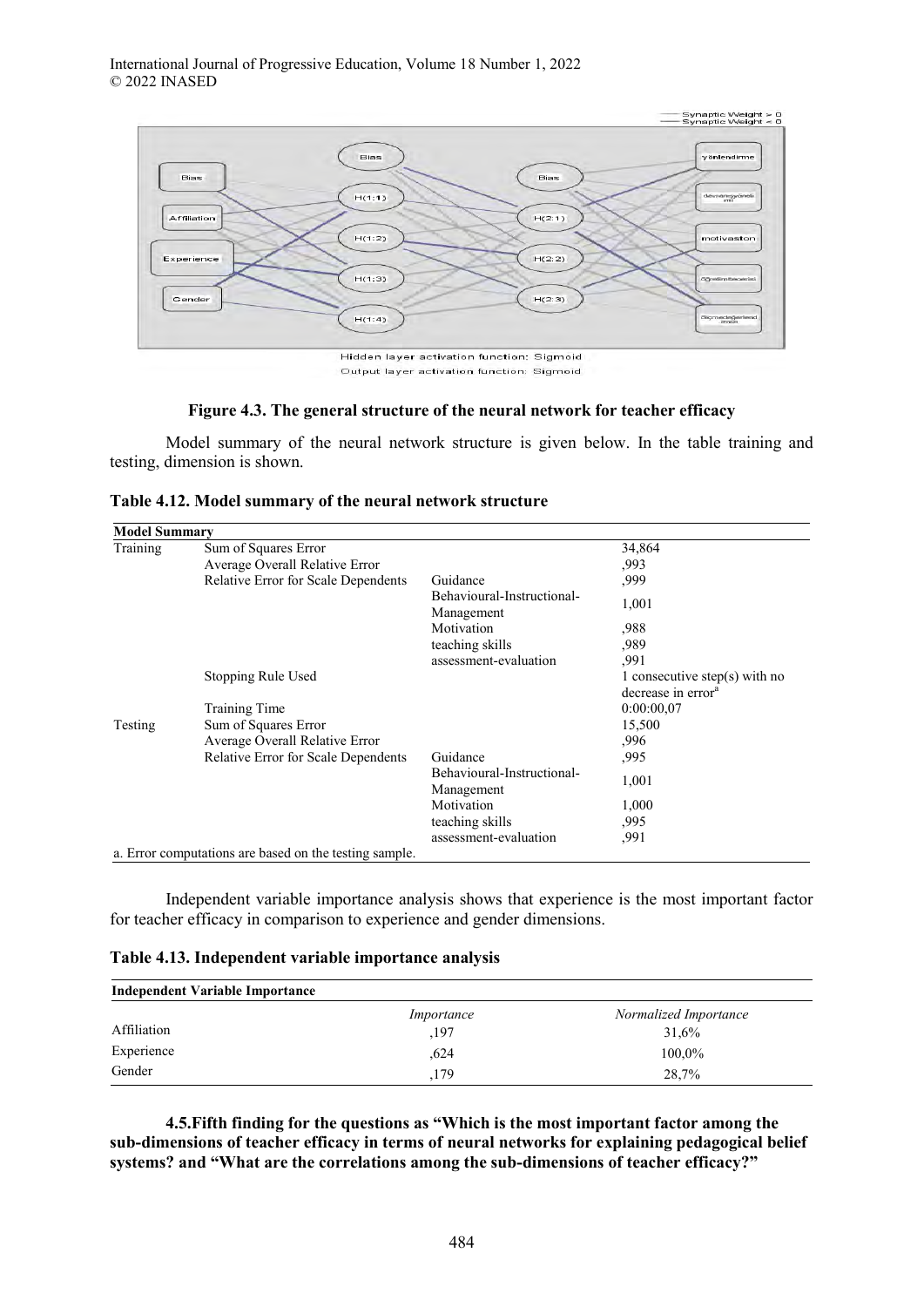Case processing summary can be given as below for neural networks for explaining pedagogical belief systems. It is seen that 264 individuals in the sample are used for training and 124 individuals are used for testing of neural networks and all of them are valid for the analysis.

| <b>Case Processing Summary</b> |          |     |         |  |  |
|--------------------------------|----------|-----|---------|--|--|
|                                |          | N   | Percent |  |  |
| Sample                         | Training | 264 | 68,0%   |  |  |
|                                | Testing  | 124 | 32,0%   |  |  |
| Valid                          |          | 388 | 100,0%  |  |  |
| Excluded                       |          | 0   |         |  |  |
| Total                          |          | 388 |         |  |  |

**Table 4.14. Case processing summary for neural network analysis** 

Network information for neural network analysis can be given in Table 4.7. As can be seen in the table, the activation function is a sigmoid function, and the number of hidden layers is two.

**Table 4.15. Network Information for the analysis** 

| <b>Network Information</b> |                                                |                |                           |
|----------------------------|------------------------------------------------|----------------|---------------------------|
| Input Layer                | Covariates                                     |                | guidance                  |
|                            |                                                | 2              | Behavioral-instructional- |
|                            |                                                |                | management                |
|                            |                                                | 3              | motivation                |
|                            |                                                | 4              | teaching skills           |
|                            |                                                | 5              | assessment-evaluation     |
|                            | Number of Units <sup>a</sup>                   |                | 5                         |
|                            | Rescaling Method for Covariates                |                | Standardized              |
| Hidden Layer(s)            | Number of Hidden Layers                        |                |                           |
|                            | Number of Units in Hidden Layer 1 <sup>a</sup> |                |                           |
|                            | Number of Units in Hidden Layer 2 <sup>a</sup> |                |                           |
|                            | <b>Activation Function</b>                     |                | Sigmoid                   |
| Output Layer               | Dependent Variables                            |                | learner-centered          |
|                            |                                                | $\mathfrak{D}$ | teacher-centered          |
|                            | Number of Units                                |                | 2                         |
|                            | Rescaling Method for Scale Dependents          |                | Normalized                |
|                            | <b>Activation Function</b>                     |                | Sigmoid                   |
|                            | <b>Error Function</b>                          |                | Sum of Squares            |
| a. Excluding the bias unit |                                                |                |                           |



Output layer activation function: Sigmoid

**Figure 4.4. Neural network for the sub-dimensions of teacher efficacy in terms of neural networks for explaining pedagogical belief systems**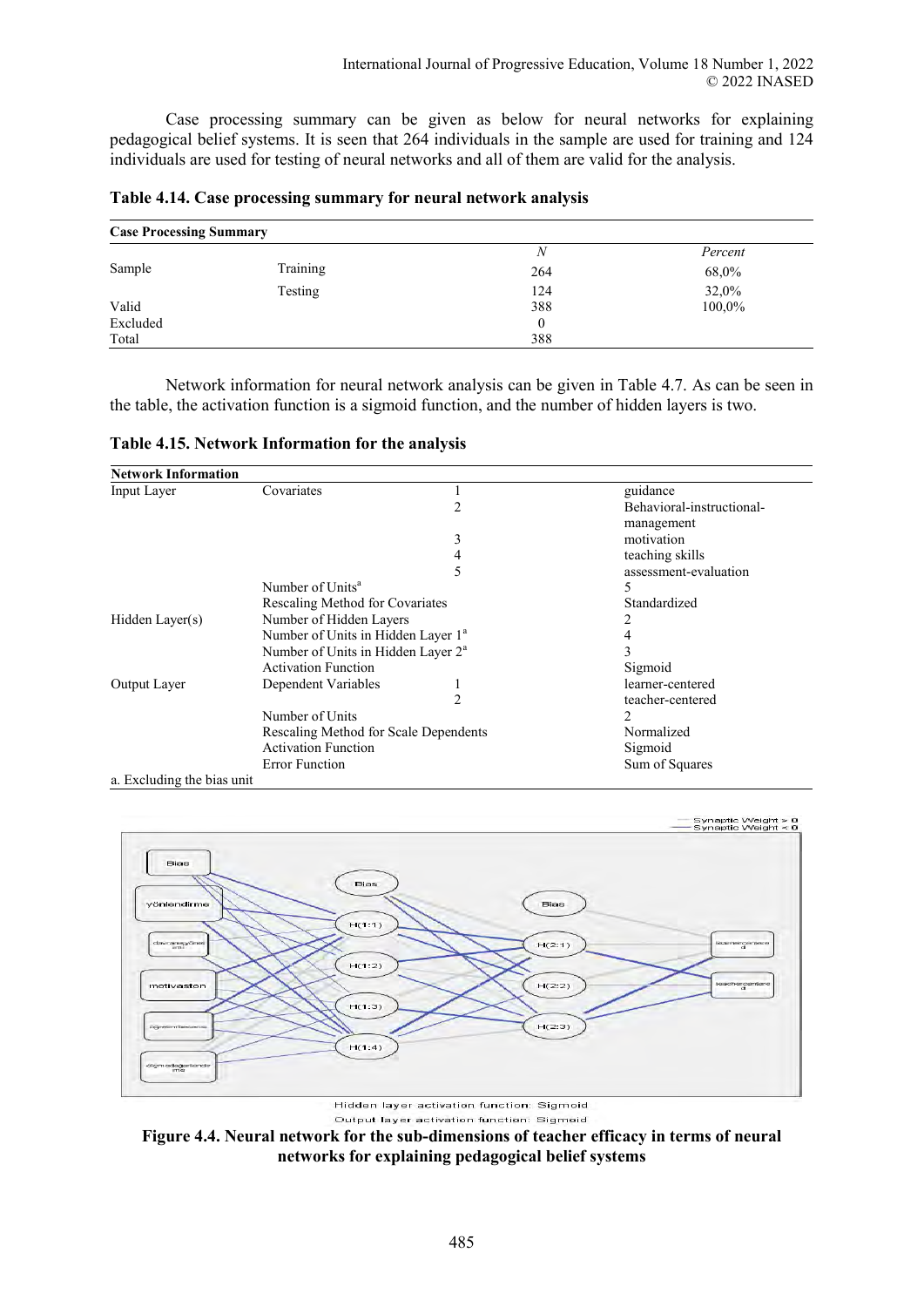Model summary of the neural network structure is given below. In the table training and testing, dimension is shown.

| Table 4.16. Model summary |  |
|---------------------------|--|
|---------------------------|--|

| <b>Model Summary</b> |                                                        |                  |                                |
|----------------------|--------------------------------------------------------|------------------|--------------------------------|
| Training             | Sum of Squares Error                                   |                  | 7,465                          |
|                      | Average Overall Relative Error                         |                  | ,921                           |
|                      | Relative Error for Scale Dependents                    | learner-centered | ,875                           |
|                      |                                                        | teacher-centered | .960                           |
|                      | Stopping Rule Used                                     |                  | 1 consecutive step(s) with no  |
|                      |                                                        |                  | decrease in error <sup>a</sup> |
|                      | Training Time<br>Sum of Squares Error                  |                  | 0:00:00,12                     |
| Testing              |                                                        |                  | 3,924                          |
|                      |                                                        |                  |                                |
|                      | Average Overall Relative Error                         |                  | ,924                           |
|                      | <b>Relative Error for Scale Dependents</b>             | learner-centered | ,841                           |
|                      |                                                        | Teacher-centered | 1,000                          |
|                      | a. Error computations are based on the testing sample. |                  |                                |

Independent variable importance shows that the most important factor is the guidance for subdimensions of teacher efficacy in terms of neural networks for explaining pedagogical belief systems and the second one is the assessment and evaluation and motivation.

## **Table 4.17. Independent variable importance analysis**

| <b>Independent Variable Importance</b> |            |                       |  |  |  |  |
|----------------------------------------|------------|-----------------------|--|--|--|--|
|                                        | Importance | Normalized Importance |  |  |  |  |
| Guidance                               | .280       | 100.0%                |  |  |  |  |
| Behavioural-Instructional-Management   | 120        | 42.9%                 |  |  |  |  |
| Motivation                             | .212       | 75,5%                 |  |  |  |  |
| Teaching skills                        | ,175       | 62,5%                 |  |  |  |  |
| Assessment-evaluation                  | 212        | 75.7%                 |  |  |  |  |

It seems that the Spearman correlation constant is in parallel with the independent variable importance analysis. According to this, all the sub-dimensions of the learner-centered approach are in low level positive significant correlations with the pedagogical belief systems but no correlation is found with the teacher-centered approach except assessment and evaluation dimension.

| Table 4.18. Correlation analysis among the sub-dimensions of teacher efficacy and pedagogical |  |  |
|-----------------------------------------------------------------------------------------------|--|--|
| belief systems                                                                                |  |  |

|                         |                      |                            | guidance    | behavioral-instructional-<br>management | Motivation  | teaching<br>skills | assessment-<br>evaluation |
|-------------------------|----------------------|----------------------------|-------------|-----------------------------------------|-------------|--------------------|---------------------------|
| Spearman's rho learner- | centered             | Correlation<br>Coefficient | $,343$ **   | $,258$ **                               | $,328$ **   | $,312$ **          | $,207$ **                 |
|                         |                      | $Sig. (2-tailed)$<br>N     | 000,<br>388 | ,000<br>388                             | ,000<br>388 | ,000<br>388        | ,000<br>388               |
|                         | teacher-<br>centered | Correlation<br>Coefficient | .026        | ,058                                    | ,065        | ,037               | $,150^{**}$               |
|                         |                      | $Sig. (2-tailed)$<br>N     | ,604<br>388 | ,257<br>388                             | ,201<br>388 | ,463<br>388        | ,003<br>388               |

When path analysis is conducted from teacher efficacy to pedagogical belief systems given as below, causal links cannot be modeled in the model presented below based on the correlation analysis although model fit values are very close to ideal values.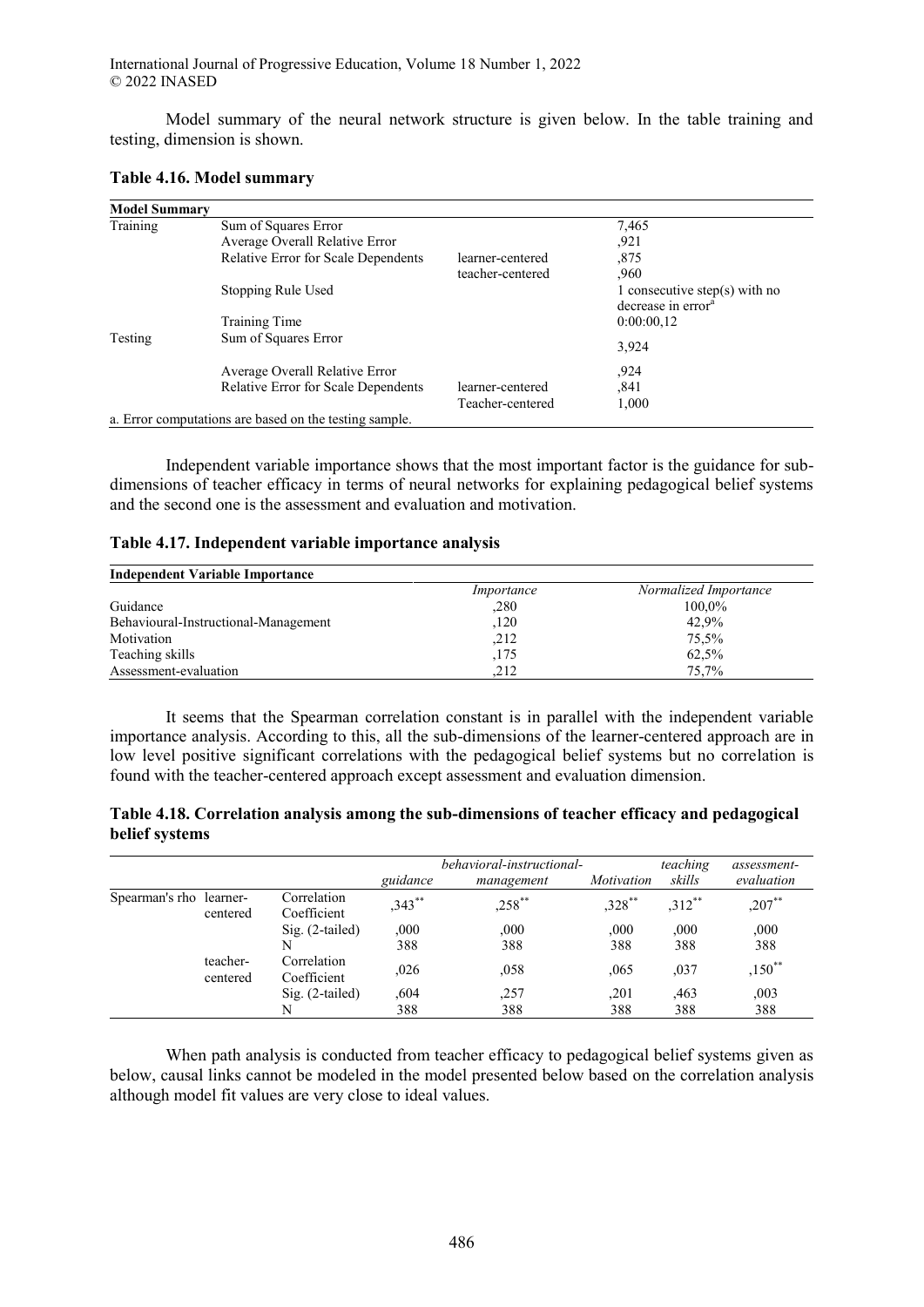

**Figure 4.5. Path analysis from teacher efficacy to pedagogical belief systems** 

As it can be seen in table 4.19 p values are not significant so that the causal link cannot be inferred.

|                  |       |                                          | Estimate  | S.E.    | C.R.    | D    | Label |
|------------------|-------|------------------------------------------|-----------|---------|---------|------|-------|
| Teacher-centered |       | $\leftarrow$ Assessment-evaluation       | ,150      | .089    | 1.674   | .094 |       |
| Student-centered |       | $\leq$ --- Teaching skills               | .426      | 8,607   | ,049    | .961 |       |
| Student-centered |       | $\leq$ --- Assessment-evaluation         | $-1,097$  | 35,968  | $-.030$ | .976 |       |
| Student-centered | <---- | Motivation                               | 7.555     | 358.127 | .021    | .983 |       |
| Student-centered | <---  | Behavioural-Instructional-<br>Management | 5,089     | 218.168 | .023    | .981 |       |
| Student-centered | <---  | Guidance                                 | $-11.735$ | 536.209 | $-.022$ | .983 |       |

**Table 4.19. Regression weights** 

## **4.6.Sixth finding for the questions as "Which is the most important factor among the sub-dimensions of pedagogical belief systems in terms of neural networks for explaining teacher efficacy?**

Model summary of pedagogical belief systems in terms of neural networks for explaining teacher efficacy can be given as in Table 4.19. According to this sum of squares error is 29,718 for training and 12,589 for testing.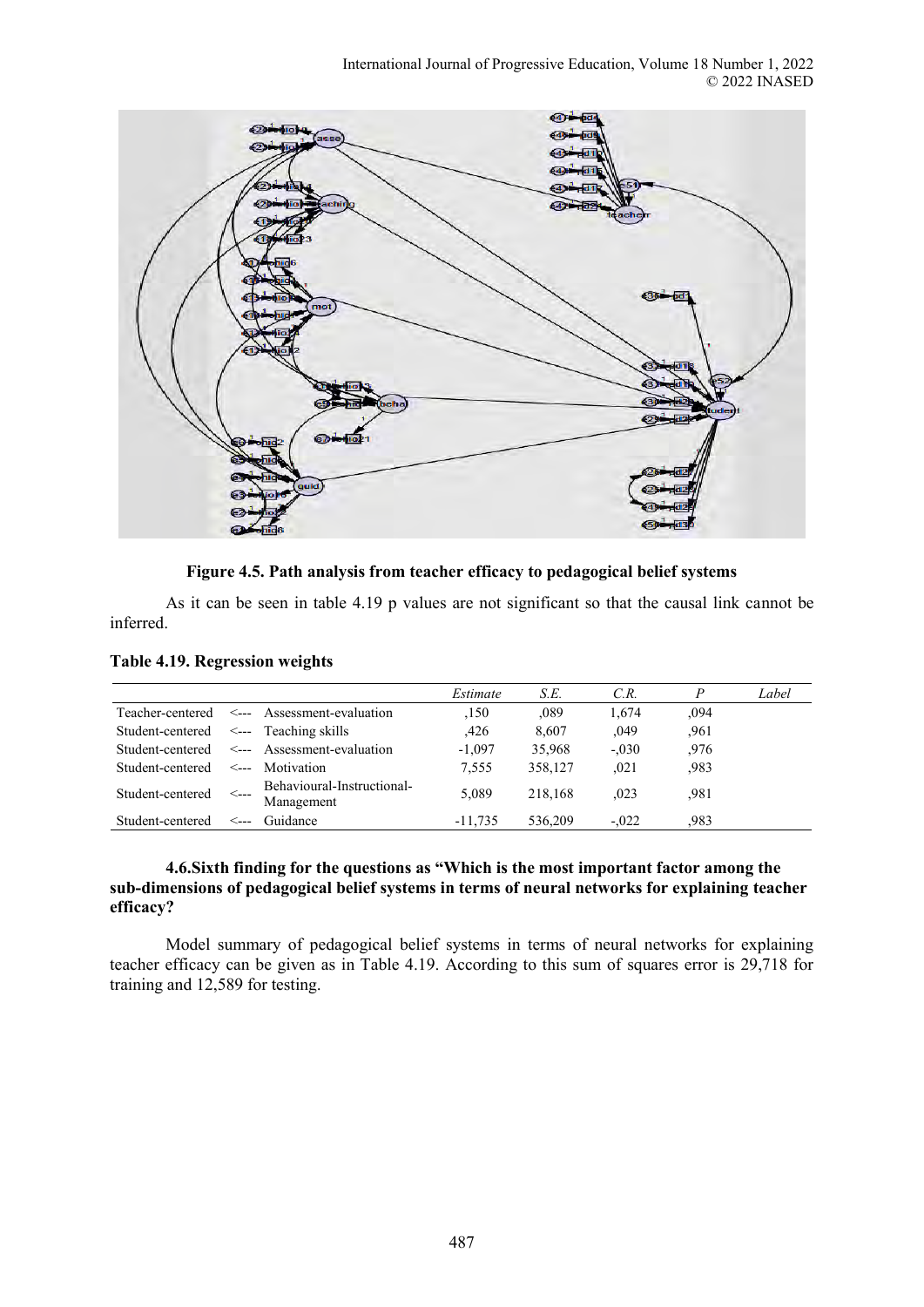|          | <b>Model Summary</b>                                   |                                          |                                                                 |  |  |  |  |  |
|----------|--------------------------------------------------------|------------------------------------------|-----------------------------------------------------------------|--|--|--|--|--|
| Training | Sum of Squares Error                                   |                                          | 29,718                                                          |  |  |  |  |  |
|          | Average Overall Relative Error                         |                                          | .911                                                            |  |  |  |  |  |
|          | Relative Error for Scale Dependents                    | Guidance                                 | ,893                                                            |  |  |  |  |  |
|          |                                                        | Behavioural-Instructional-<br>Management | .925                                                            |  |  |  |  |  |
|          |                                                        | Motivation                               | ,887                                                            |  |  |  |  |  |
|          |                                                        | Teaching skills                          | ,905                                                            |  |  |  |  |  |
|          |                                                        | Assessment-evaluation                    | .943                                                            |  |  |  |  |  |
|          | Stopping Rule Used                                     |                                          | 1 consecutive step(s) with no<br>decrease in error <sup>a</sup> |  |  |  |  |  |
|          | Training Time                                          |                                          | 0:00:00,12                                                      |  |  |  |  |  |
| Testing  | Sum of Squares Error                                   |                                          | 12,569                                                          |  |  |  |  |  |
|          | Average Overall Relative Error                         |                                          | ,887                                                            |  |  |  |  |  |
|          | Relative Error for Scale Dependents                    | Guidance                                 | ,820                                                            |  |  |  |  |  |
|          |                                                        | Behavioural-Instructional-<br>Management | ,897                                                            |  |  |  |  |  |
|          |                                                        | Motivation                               | ,889                                                            |  |  |  |  |  |
|          |                                                        | Teaching skills                          | ,870                                                            |  |  |  |  |  |
|          |                                                        | Assessment-evaluation                    | .960                                                            |  |  |  |  |  |
|          | a. Error computations are based on the testing sample. |                                          |                                                                 |  |  |  |  |  |

## **Table 4.19. Model summary of pedagogical belief systems in terms of neural networks for explaining teacher efficacy**

According to findings, the learner-centered approach is the most important dimension of pedagogical belief systems in terms of neural networks for explaining teacher efficacy.

| Table 4.20. Independent variable importance of pedagogical belief systems in terms of neural |  |
|----------------------------------------------------------------------------------------------|--|
| networks for explaining teacher efficacy                                                     |  |

| <b>Independent Variable Importance</b> |                   |                       |  |  |  |  |
|----------------------------------------|-------------------|-----------------------|--|--|--|--|
|                                        | <i>Importance</i> | Normalized Importance |  |  |  |  |
| Learnercentered                        | 611               | 100.0%                |  |  |  |  |
| Teachercentered                        | .389              | 63.7%                 |  |  |  |  |

Based on the neural network analysis, it is thought that it will be appropriate to create a model from a learner-centered approach to guidance, behavioral-ınstructional-management, motivation, and teaching skills dimensions given in Figure 4.6.



**Figure 4.6. Path analysis from learner-centered approach to guidance, behavioral-ınstructionalmanagement, motivation, and teaching skills dimensions**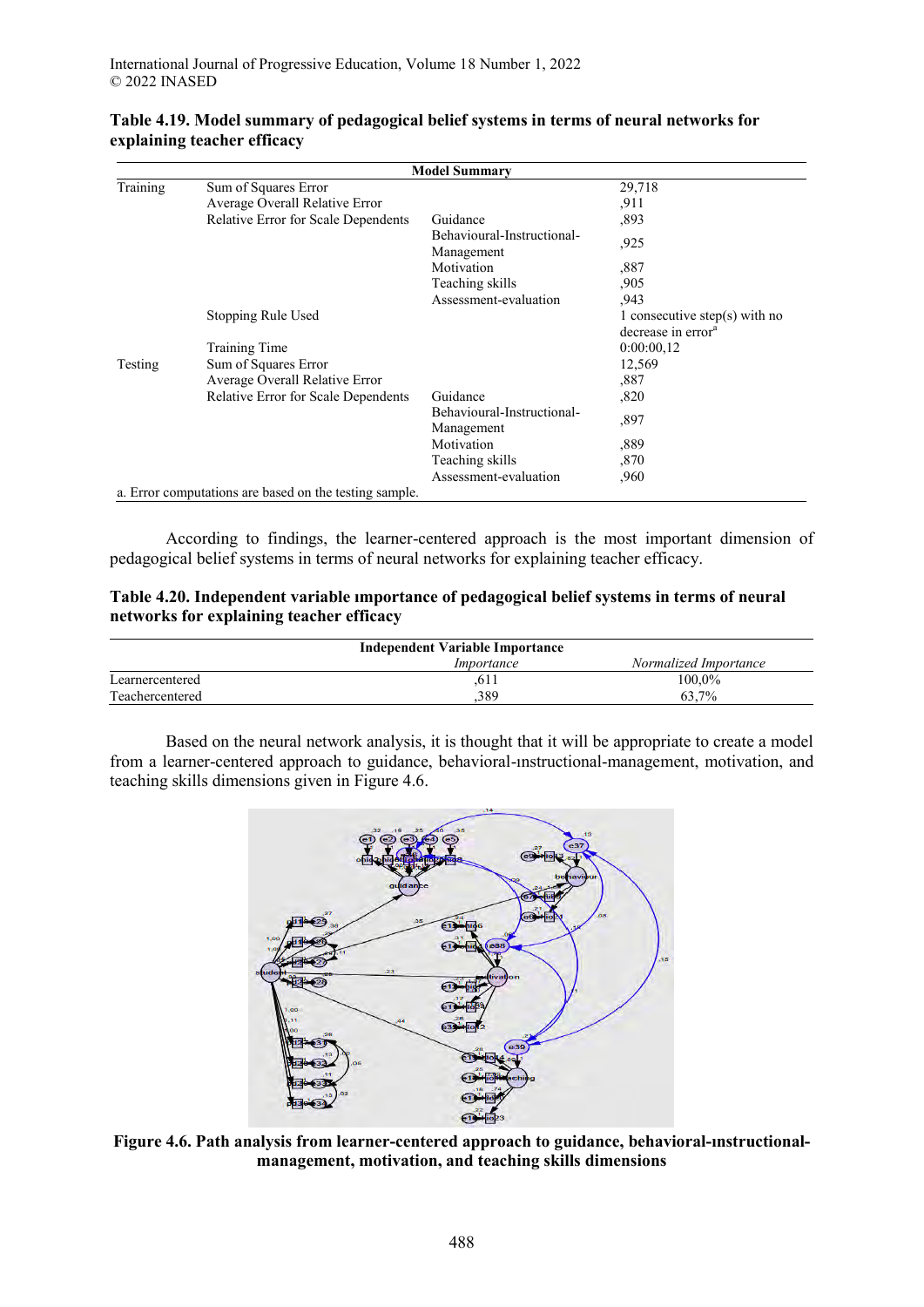Path analysis results show that there is a causal connection from learner-centered approach to guidance, behavioral-ınstructional-management, motivation, and teaching skills dimensions in Table 3.23. Most of the model fit values are at an acceptable level.

| <b>Hypothesis</b>                                                              | Estimate | S.E.                                  | C.R.  |       | Result |
|--------------------------------------------------------------------------------|----------|---------------------------------------|-------|-------|--------|
| $H1$ : learner-centered $\rightarrow$ Guidance                                 | .376     | ,069                                  | 5,438 | $***$ | V      |
| $H2$ : learner-centered $\rightarrow$ Behavioural-<br>Instructional-Management | .355     | ,072                                  | 4.954 | $***$ | v      |
| $H3$ : learner-centered $\rightarrow$ Motivation                               | .231     | .048                                  | 4.852 | $***$ | V      |
| $H4$ : learner-centered $\rightarrow$ Teaching skills                          | .443     | .081                                  | 5.463 | $***$ | ✔      |
| CMIN/DF= 1,935 CFI= ,930 RMSEA= ,049                                           |          | AGFI= 879 PNFI= 760 GFI= 930 RMR= 019 |       |       |        |
| $NFI = .867$ IFI= .931<br>$RFI = .848$                                         |          |                                       |       |       |        |
| P values less than 0.001 are indicated by ***.                                 |          |                                       |       |       |        |

**Table 3.23. Path analysis results and model fit values** 

## **5. DISCUSSION AND CONCLUSION**

It was shown that the gender variable doesn't make any significant difference in teacher's pedagogical belief systems and teacher efficacy. This shows that gender has no role in affecting pedagogical belief systems and their teacher efficacy for this sample. Some studies support the finding of this study in terms of teacher efficacy. For instance, Bilali (2013) expresses that female and male teachers had similar levels of self-efficacy. However, some studies show that gender had a statistically significant influence on teachers' self-efficacy (Sarfo et al. 2015; Lesha, 2017; Aurah and McConnell, 2014; Butucha, 2013; Butucha, 2014; Kinyua and Oboko, 2013; Klassen and Chiu, 2010). Some studies (Coladarci & Breton, 1997; Romi & Leyser, 2006) found higher efficacy scores in favor of female teachers, which Ross et al. (1996) explained by the perception of teaching as a more female profession. Similarly, in the studies conducted by Can and Çelik (2018), Sosyal, Kutluca, and Radmard (2018), Tezci, Dilekli, Yıldırım, Kervan, and Mehmeti (2017), Çoşkun (2020), it was concluded that female teacher candidates were more prone to student-centered understanding compared to male teacher candidates. Akay ve Boz, (2011), Saracaloğlu et al (2013), Kutluca (2018), and Yaralı (2019), however, found that pedagogical beliefs did not differ concerning the gender variable of teachers and teacher candidates so that this researches also support the findings of this study. This study shows that gender is not an affecting factor for pedagogical belief systems and teacher efficacy because these dimensions should be affected by more cognitive and affective dimensions rather than a sociological dimension like gender. It can be concluded that the teacher education system might be effective for eliminating the effect of this variable in terms of pedagogical perspective in this respect or at least for his sample it is observed no such an effect. Another reason for this result may be stemmed from the heterogeneous character of the sample of this study. Maybe in terms of specific levels, the gender variable can show its effect depending on the branch, school, or specific location. It should be noted that it is investigated the perception of pedagogical belief systems and teacher efficacy of teachers so, in reality, these can differ according to gender in real teaching and learning process also. Besides, as the sample of this study, science and art centers are one of the extensive participant groups. So that in consideration of the findings and discussion above, these teachers are also chosen according to their professional capacity through some criteria. Some of these criteria are scientific studies, projects, awards, postgraduate education, etc…of the applicants. So it is not important for the Ministry of National Education to level the gender effect.

It was shown that the experience variable doesn't make any significant difference in teacher's pedagogical belief systems and their teacher efficacy. This result is found to be very surprising for the researchers of this study for the teacher efficacy as emphasized by Bandura (1997), the most significant source for developing self-efficacy belief is actual experiences. According to research on teacher self-efficacy beliefs and resources, experienced teachers ' self-efficacy beliefs are more resistant to change than are new teachers and that experience play the main role in changing teachers' self-efficacy beliefs (Tschannen-Moran & McMaster, 2009; Tschannen-Moran & Johnson, 2011; Woolfolk-Hoy & Spero, 2005). Researchers believe that teachers' self-efficacy can be expressed as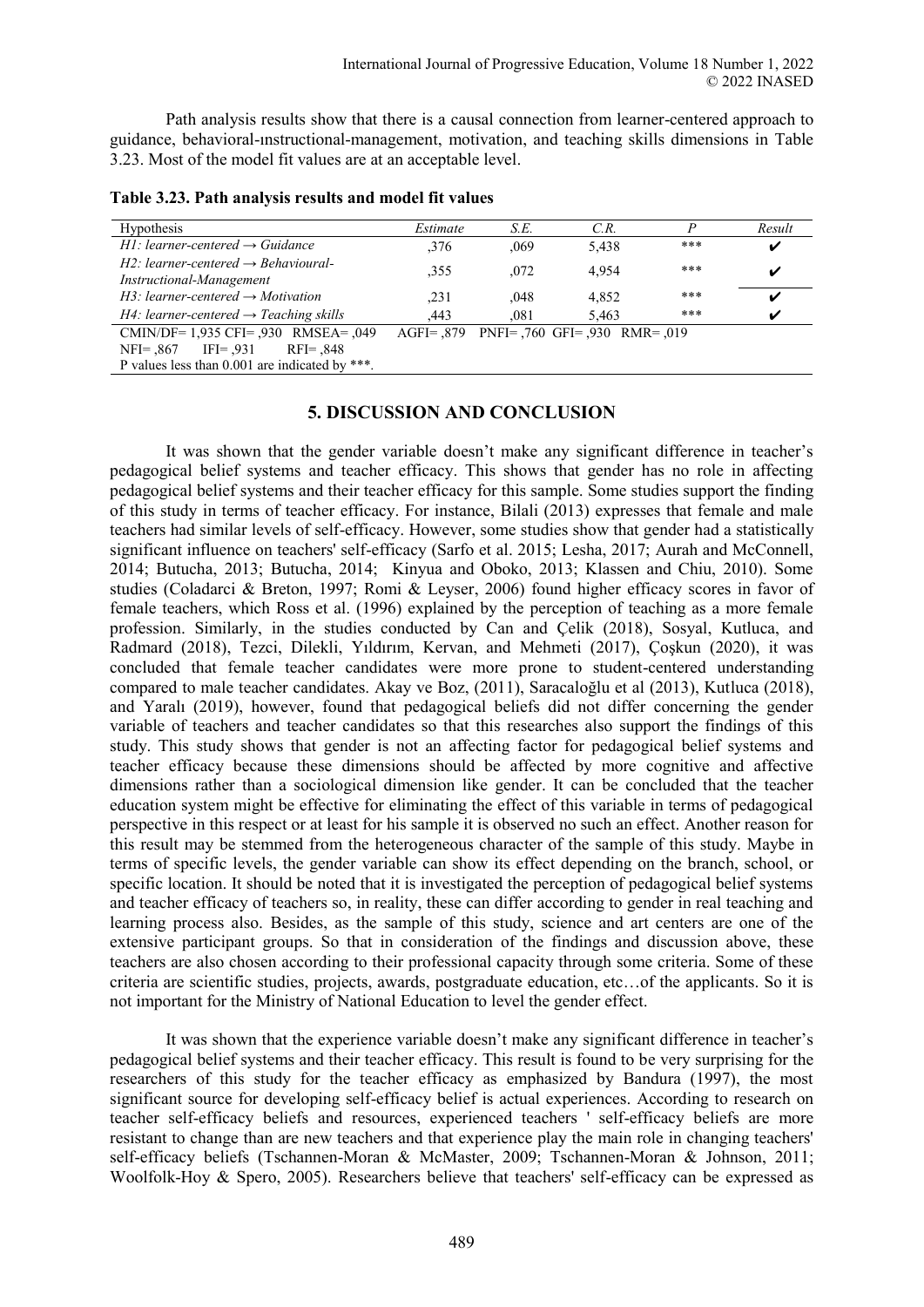"can-do rather than will-do" since self-efficacy must contain the assumption in capacity. Can is a judgment on competence; Will is linked to intention (Bandura, 2006: 308; Klassen and Chiu, 2010). Klassen and Chiu (2010) found that teachers' self-efficacy was influenced by years of experience in a nonlinear relationship, with the three factors of teacher efficacy increasing with experience for early and mid-career stage teachers and declining for teachers in the late-career stages'. The finding of this research is also against Huberman's (1989) professional life cycle of teachers implying that there should be variations according to those stages as the experience increases. Therefore, job experience should be an important factor since their teacher efficacy is thought to be learned in the process and practice of education. This can be explained by other contextual variables mediated by financial worries, job or life satisfaction, or other social factors, etc. However, no variation in pedagogical belief systems implies that teachers have similar belief systems regarding education. Variations in pedagogical belief systems are especially expected to be seen in a sudden shift from a particular educational philosophy to another one. For example, In 2004, the Ministry of National Education launched primary and secondary education initiatives and then devised plans to execute the programs. Till 2004, the Ministry pushed the behaviorism, which is the dominating psychological paradigm in our educational system, and historically called essentialist and permanent in education, and instead followed progressive social-cognitive psychological constructivist methods which was a result of the pragmatism in educational thought. Along with this, the teaching and learning results in the course were redesigned to encourage a more constructivist method. Here, it cannot be assumed that the systems fully adopt teachers. This improvement was introduced without sufficient experimentation and the teachers were not pleased. Many teachers were unwilling to adjust to the modern teaching style, they knew that their best years had passed (Baş,2011). In such phases, it can be observed more dichotomies and variations in terms of the job experience of teachers. However, after passing 17 years, it is probable that most teachers adopt a similar philosophy because there is no abrupt change in the philosophy of education since then. When it is taken into consideration about science and art centers, teachers that are a participant for this study may answer the questions of the scale according to their perceptive situations about their experimentation in their affiliations. Because gifted learners' curricula are completely different from a standard curriculum. There are many more recent models for the education of the gifted. The applicants who want to teach in science and art centers may have a long experience of their occupation but when they started to teach in science and art centers for the gifted, they have to be like a new candidate, have to be always a learner and have to produce new plans for each student group. Because gifted students never accept a traditional and normal school-based curriculum and they are always eager to gain recent and top-level information and abilities.

It was shown that the affiliation variable makes a significant difference in teacher's pedagogical belief systems but makes no significant difference in their teacher efficacy except for their teaching skills. It is found that the learner-centered approach is mostly adopted by primary school teachers and compared to primary school teachers, secondary school and science and art centers teachers have less mean rank in this respect. While the teacher-centered approach takes the transfer of information independent from the individual, student-centered understanding accepts, by contrast, that knowledge may differ depending on the experience and interpretation of the individual (Ertmer  $\&$ Newby, 2013). Hence maybe because of the complication of the information in different affiliations or maybe the student characteristics may result in such a finding. Independent variable importance analysis of this study also shows that affiliation is the most important factor for pedagogical belief systems in comparison to experience and gender dimensions so that it implies affiliation has some sort of effective role shaping pedagogical beliefs of the teachers. In terms of the teacher-centered approach, the highest mean rank belongs to secondary school teachers whereas the lowest value belongs to science and art center teachers which are expected from science and art centers teachers because of the nature of the students they are dealing with since those student needs to be more independent and more autonomous activities than others. For the science and art center teachers, teacher-centered results' low appearance may have seen normal because of the gifted program requirements, but it may not have seen normal for student-centered results' low appearance. But as stated through the previous paragraphs about findings, it may differ about teachers' proficiency perception who started to work in science and art centers in recent years. So the teachers who are accepted for these centers recently maybe haven't adapted to the students yet. Because gifted students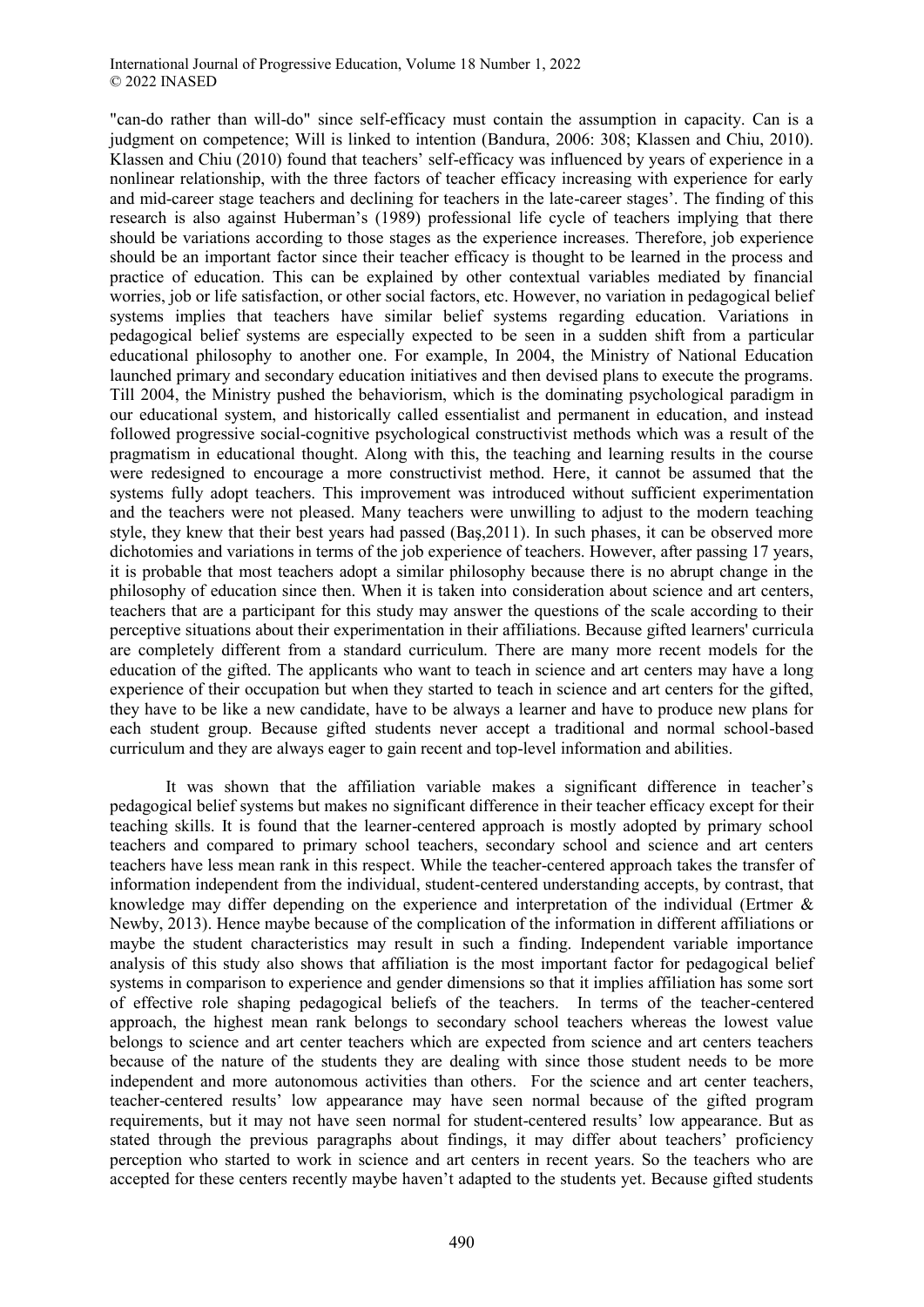sometimes have behavioral disturbances. Hence it is one of their natural characteristics. It is not only a binding discussion for science and art centers but also the same for some schools that have a problematic socio-cultural environment. This differentiation affects the students' tendency to education, so at the same time, it also affects teachers' approach to teaching.

It is also shown that teaching skills dimensions in the teacher efficacy scale, the highest mean rank belongs to science and art centers teachers whereas the lowest mean rank belongs to secondary school teachers. According to Hoy and Davis (2006), lower time spent on tasks, willingness to feedback, motivation in the classroom, higher goals, and persistence in the face of obstacles is the direct implications of teacher efficacy. In this respect, it is expected that teacher efficacy should vary from affiliations since those dimensions are also related to the characteristics of the students as well. Independent variable importance analysis of this study supports this claim by showing that experience is the most important factor for teacher efficacy in comparison to experience and gender dimensions. Some studies also support this assumption. For example, Klassen and Chiu (2010) and Wolters and Daugherty (2007) observed that teachers in higher grades have low self-efficacy and that the inverse association between grade level and self-efficacy. The reason why it is found that teaching skills dimensions in teacher efficacy scale, the highest mean rank belongs to science and art centers teachers can be explained by teachers in the science and art centers is specially chosen ones based on particular criteria such as having an M.S or Ph.D. degree, making national or international projects, etc. Therefore, the finding of the study may imply the result of this filtering process in science and art centers. According to Tweed (2013), the perception of self-efficacy defines when instructional acts can be enforced, how much commitment will be placed into the practice, and how long the activity will continue in the face of setbacks and failures. Highly effective people have a greater chance of success than those with low self-efficacy so that this can reflect itself in this dimension as a significant difference. Hence, our result implies that teachers in science and art centers as more efficacious teachers can handle complex situations easily, have good decision - making and management skills, use instructional strategies more effectively, sustain the students' interest, maintain the continuity of the task, have better classroom management skills and are more willing to embrace novel teaching methods (Tschannen-Moran & Woolfolk Hoy, 2001; Milner & Woolfolk Hoy, 2003; Hansen, 2005) so that their characteristics are compatible with the standards of gifted education. Science and art teachers always have to be ready and researchable for gifted education. As stated before, the teachers working in these centers are being gone through an interview by the Ministry of National Education. For this interview, not all the applicants have a chance to be accepted. Before some criteria about their competences and documents designate their situation to attend the interview. So these teachers already think that they will be benignant for the education and also for the gifted. They may believe it and they are professional than the other applicants as they could attend the interview and be accepted by the Ministry of National Education.

Independent variable importance shows that the most important factor is the guidance for subdimensions of teacher efficacy in terms of neural networks for explaining pedagogical belief systems and the second one is the assessment and evaluation and motivation. It seems that the Spearman correlation constant is in parallel with the independent variable importance analysis. According to this, all the sub-dimensions of teacher efficacy are in low level positive significant correlations with the pedagogical belief systems but no correlation is found with the teacher-centered approach except assessment and evaluation dimension. When path analysis is conducted from teacher efficacy to pedagogical belief systems, causal links cannot be modeled based on the correlation analysis although model fit values are very close to ideal values so that p values are not significant so that the causal link cannot be inferred. According to findings, the learner-centered approach is the most important dimension of pedagogical belief systems in terms of neural networks for explaining teacher efficacy. Therefore a new model was created based on this fact so that path analysis results show that there is a causal connection from learner-centered approach to guidance, behavioral-ınstructional-management, motivation, and teaching skills dimensions to some extend. When the literature is examined studies are supporting the finding of this study. Çoşkun (2020) found a low-level positive relationship between "student-centered" understanding and self-efficacy beliefs. Ocak, Ocak ve Kalender (2017) observed a modest positive correlation between student-centered beliefs and self-efficacy while they could not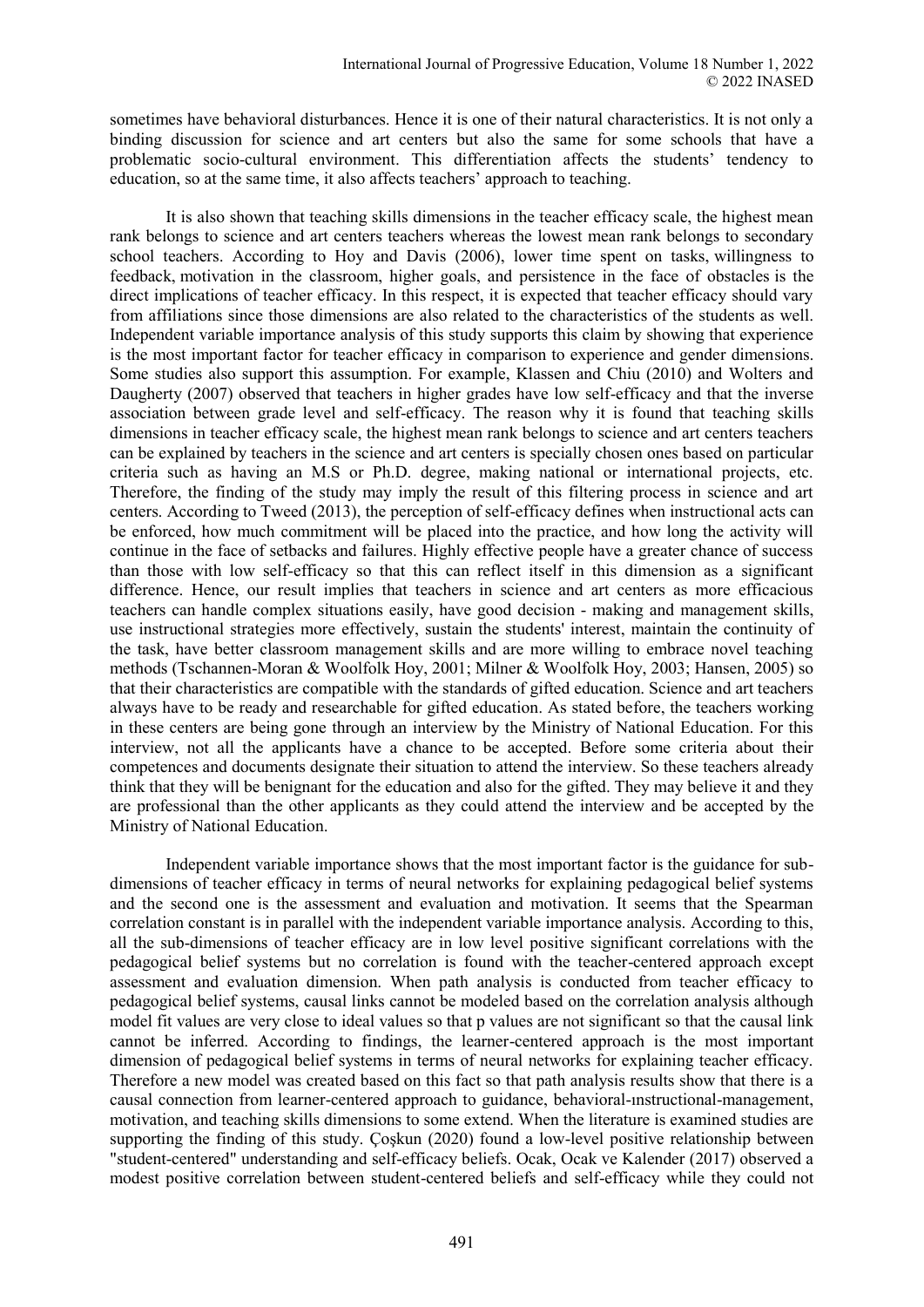find a relationship between teacher candidates' self-efficacy beliefs and pedagogical beliefs in a teacher-centered perspective. Kutluca (2018) stated that there is a moderate positive relationship between teacher self-efficacy beliefs and pedagogical beliefs, and pre-service teachers with high selfefficacy use pedagogical approaches better. When the items of the teacher efficacy and learnercentered approach are examined by considering independent variable importance analysis it can be easily predicted why there is a low-level correlation found between them. Items of Guidance dimensions are like this "What level of power do you have to explain to your student what behavior you expect from him/her?"(item 5) or "How strongly do you have to contribute to the critical thinking of your students?" (item 2) so that they are all concerned with the needs of the students. Additionally, the low-level positive correlation may imply the perception and behavior dichotomy in this regard. Maybe teachers don't internalize teacher-centered beliefs or teacher self-efficacy beliefs so that it reflects itself in this low-level correlation. The teacher's beliefs' who are good at and belive learnercentered approach are expected to guide students with their best effort. These teacher characteristics manifest themselves in all ambiance and have multifarious competencies. So by the guidance competency of them and teaching skills abilities, motivation comes automatically for all fields. The teachers who have these competencies always motivate themselves and their students under all circumstances. Thoroughly the most important factor about learning and teaching process assessment comes into view. As reported by the percent factors of sub-dimensions of pedagogical belief systems, motivation and assesment are so close to each other. These sub-dimensions are generally the most important factors in the teaching and learning process, so it can be specified that the findings of the study show confidential results. Besides, when checked about the teacher-centered approaches' correlations, to a specific degree assesment evaluation has a positive relationship. The other subdimensions that are the most important respects about effective education can't be seen in the teachercentered approach. This is why from 2004, constructivism was detected by the curricula development specialists that only assesment and evaluation can't be successful in education that innovative approach term has begun and student-centered approach has shown its important side.

#### **6. RECOMMENDATIONS**

First of all, the reason why the experience variable doesn't make any significant difference on teacher's pedagogical belief systems and their teacher efficacy could be revealed by qualitative or mixed research designs. For data acquisition only using quantitative methods like scales may not be enough for acquiring extensive results. By the qualitative data, participants can reflect their perspectives extensively and also limited but general discussions can be presented for research. Secondly, the sources of affiliation variable making a significant difference on teacher's pedagogical belief systems but making no significant difference on their teacher efficacy except for their teaching skills could be revealed by different methods such as interviews or focus-group interviews. Finally, the perception and behavior dichotomy both in pedagogical belief systems and their teacher efficacy can be examined by subsequent studies. Moreover, according to the results of the findings of this research, the highest percent proportion of teaching skills is seen for science and art center teachers. This may mean that the other affiliations of teachers except for science and art centers don't need to improve their teaching skill competencies, maybe because of the students' reluctant and usual learning atmospheres. But this factor shouldn't be an obstacle for their teachers to develop their teaching competencies. As teachers enhance their competencies, in direct proportion, their efficacy will enhance automatically. Starting from this point of view, teachers, whatever the seniority of their occupation is, should get in-service training programs. Innovative techniques and methods take an important role in this fact. By the global updating of educational methods and approaches, by the globalization of the world and by the general development of the whole countries, students' educational requirements also increase. When the teachers can't encounter these requirements students may not be satisfied and their attitude toward schools and education also decreases. So to feel benignant throughout the teaching environment, in-service training should be planned innovatively and let the teachers have this education properly.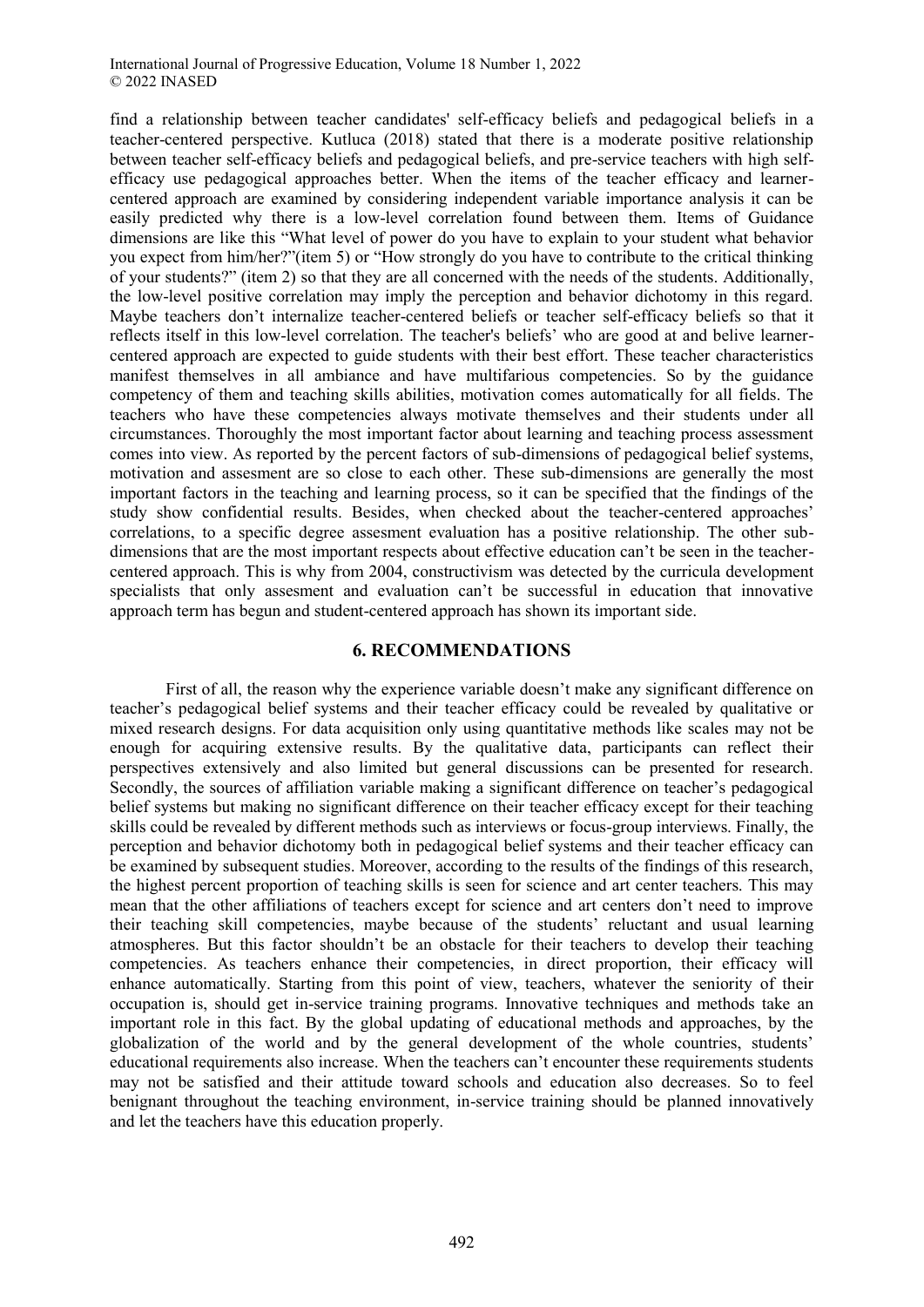#### **REFERENCES**

- Akay, H. & Boz, N. (2011). Sınıf öğretmeni adaylarının matematiğe yönelik tutumları, matematiğe karşı öz-yeterlik algıları ve öğretmen öz-yeterlik inançları arasındaki ilişkilerin incelenmesi. *Türk Eğitim Bilimleri Dergisi*, 9(2), 281-312.
- Atıcı, M. (2001a). Öğretmen yetkinliği. *Kuram ve Uygulamada Eğitim Yönetimi*, 26, 195-209.
- Ashton, P. (1984). Teacher Efficacy A Motivational Paradigm for Effective Teacher Education. *Journal of Teacher Education, 35*, 287-232.
- Aurah, C. & McConnell, T. (2014). Comparative study on pre-service science teachers' self-efficacy beliefs of teaching in Kenya and the United States of America; USA. *American Journal of Educational Research*, 2014, Vol. 2, No. 4, pp. 233 – 239.
- Balcı, A. (2001). *Sosyal Bilimlerde Araştırma Yöntem, Teknik ve İlkeler*. Ankara: Pegem A Yayıncılık.
- Baloğlu, N. & Karadağ, E. (2008). Öğretmen yetkinliğinin tarihsel gelişimi ve Ohio öğretmen yetkinlik ölçeği: Türk kültürüne uyarlama, dil geçerliği ve faktör yapısının incelenmesi. *Kuram ve Uygulamada Eğitim Yönetimi*, 56, 571-606.
- Bandura, A. (1997). *Self-efficacy: The exercise of control.* New York: W.H. Freeman and Company.
- Bandura, A. (2006). *Guide for constructing self-efficacy scales. I*n F. Pajares & T. Urdan (Eds.), Adolescence and education: Vol. 5. Selfefficacy and adolescence (pp. 307–337). Greenwich, CT: Information Age.
- Baş, G. (2011). Türkiye'de Eğitim Programlarında Yapılandırmacılık: Dün, Bugün, Yarın, Eğitişim Dergisi, http://www.egitisim.gen.tr/tr/index.php/arsiv/sayi-31-40/sayi-32-ekim-2011/739 turkiye-de-egitim-programlarinda-yapilandirmacilik-dun-bugun-yarin retirieved from 08.01.2021
- Baykoç-Dönmez, N. (2014). *Özel gereksinimli çocuklar ve özel eğitim [Children with special needs and special education]* (2. baskı). Ankara: Eğiten Kitap.
- Bilali, O. (2013). Teaching efficacy to student teachers in the faculty of education, Elbasan, Albania. *Journal of Educational and Social Research*, 3 (1), pp. 179 – 185.
- Butucha, K. (2014). Relationships between secondary school beginning teachers' perceptions of selfefficacy and professional commitment in Ethiopia. *International Journal of Academic Research in Progressive Education and Development,* Vol. 3, No. 3 (Special Issue), pp. 79 – 104.
- Butucha, K. (2013). Gender and school type differences in self-efficacy in teaching. *Sky journal of educational research*. 1(4), pp. 23 - 31,
- Can, Ş. & Çelik, C. (2018). Fen Bilgisi ve Sınıf Öğretmeni Adaylarının ÖğretmeÖğrenme Anlayışlarının İncelenmesi. *Afyon Kocatepe Üniversitesi Sosyal Bilimler Dergisi*, 20(1), 327-339
- Clark, C. M. (1988). Asking the right questions about teacher preparation: Contributions of research on teaching thinking. *Educational Researcher*, *17*, 5–12.
- Coladarci, T. & Breton, W. (1997). Teacher efficacy, supervision, and the special education resourceroom teacher. *Journal of Educational Research*, 90, 230-239.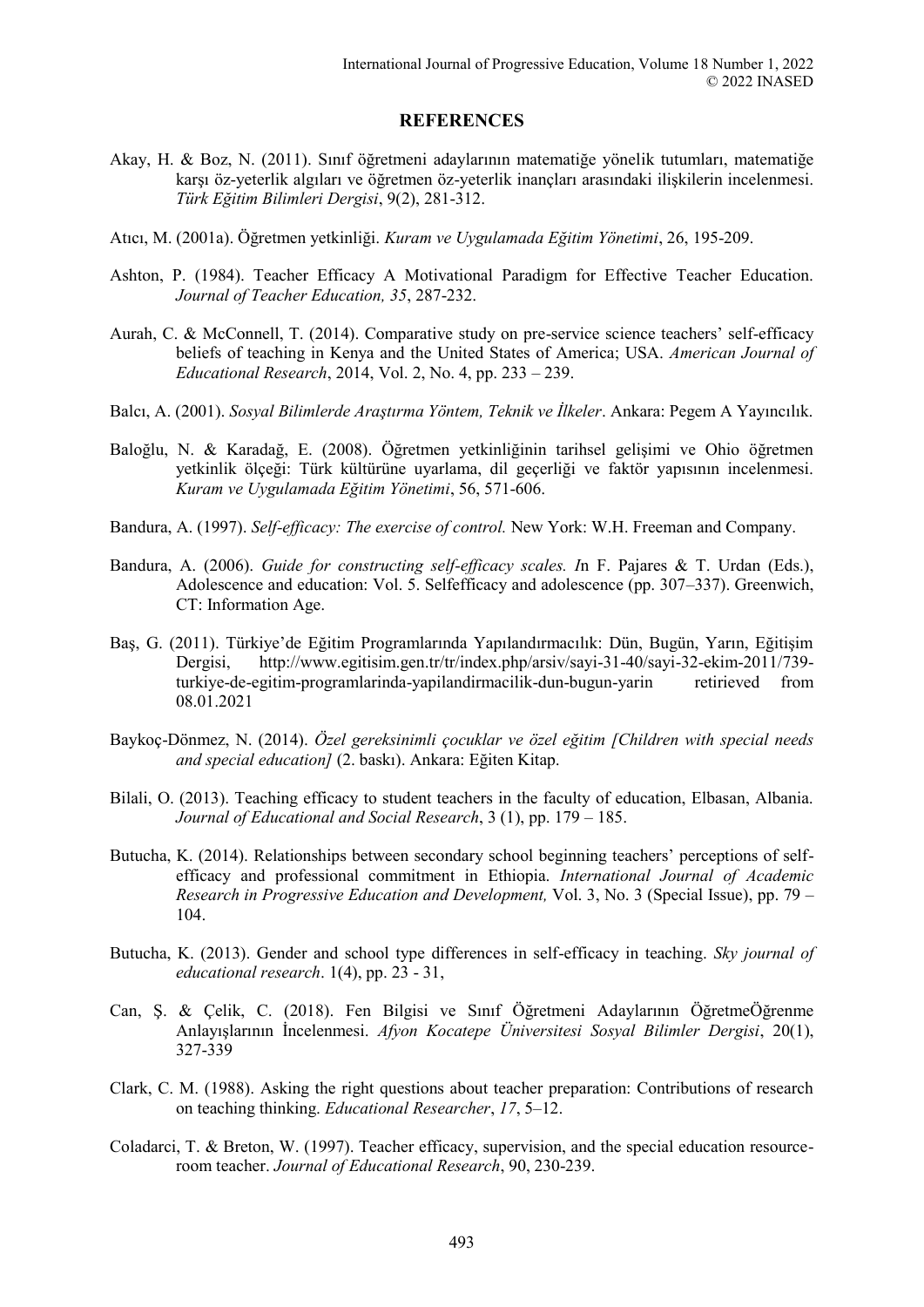- Çoşkun, O.C.(2020). *Examination of pre-service teachers' pedagogical beliefs in terms of self-efficacy and attitudes toward profession*, Unpublished Master's Thesis, https://tez.yok.gov.tr/ retrieved from 08.01.2021
- Dönmez, N. B. (2004). *Bilim sanat merkezlerinin kuruluşu ve işleyişinde yapılması gereken düzenlemeler* [Arrangements to be made in the establishment and operation of science and art centers]. Üstün yetenekli çocuklar bildiriler kitabı. 23-25 Eylül. İstanbul: Çocuk Vakfı Yayınları, 69-74.
- Erawan, P. (2011). A path analysis for factors affecting pre-service teachers' teaching efficacy. *American Journal of Scientific Research*, 13, 47-58.
- Ertmer, P.A., Newby, T. (2013). Behaviorism, Cognitivism, Constructivism: Comparing Critical Features From an Instructional Design Perspective. *Performance Improvement Quarterly*, 26(2), 43–71.
- Gill, M.G. Fives, H. (2015).*Introduction, International Handbook of Research on Teachers' Beliefs*, USA: Routledge.
- Hansen, S. (2005). *An investigation of English teacher efficacy beliefs: Subjectspecificity, subjectcongruency, and associated factors* , Unpublished Doctoral dissertation. Retrieved from http://mro.massey.ac.nz/handle/10179/1892
- Hoy, A. W. & Davis, H. A. (2006). *Teacher self-efficacy and its influence on the achievement of adolescents*. Self-efficacy beliefs of adolescents. 117-137.
- Huberman, M. (1989). The professional life cycle of teachers. *Teachers College Record*, 91, 31–57.
- Kaptan, S. (1998). *Bilimsel Araştırma ve İstatistik Teknikleri*. Ankara: Tekışık Web Ofset.
- Karasar, N. (1999). *Bilimsel Araştırma Yöntemi*. Ankara: Nobel Yayın Dağıtım.
- Kinyua, M. & Oboko, R. (2013). *Impact of teacher's gender in imparting 21st competencies: Internal barriers in Kenya secondary schools. Research Project Report*. School of Computing and Informatics, University of Nairobi.
- Klassen, R. M., and Tze, V. M. C. (2014). Teachers' self-efficacy, personality, and teaching effectiveness: a meta-analysis. *Educ. Res. Rev*. 12, 59–76. doi: 10.1016/j.edurev.2014.06.001
- Klassen, R. M., & Chiu, M. M. (2010). Effects on teachers' self-efficacy and job satisfaction: Teacher gender, years of experience, and job stress. *Journal of Educational Psychology, 102*(3), 741– 756. https://doi.org/10.1037/a0019237
- Kutluca, Y., A. (2018). Öğretmen Öz-Yeterliğinin Motivasyon ve Epistemolojik ve Pedagojik İnanç Sistemleri Açısından İncelenmesi. *Cumhuriyet Üniversitesi Uluslararası Eğitim Dergisi*, 7(2), 175-192.
- Lesha, J. (2017). Gender Differences In Prımary School Teachers' Self-Effıcacy Belıefs. *European Journal of Education Studies*, 0. doi:http://dx.doi.org/10.46827/ejes.v0i0.1174
- Mihaela, V., Oana, A. B. (2014). (When) Teachers' Pedagogical Beliefs Are Changing?. *Procedia Social and Behavioral Sciences*, 180, 1001-1006.
- Milner, H. R., & Woolfolk Hoy, A. (2003). A case study of an African American teacher's selfefficacy, stereotype threat, and persistence. *Teaching and Teacher Education*, 19, 263-276. doi:10.1016/S0742-051X(02)00099-9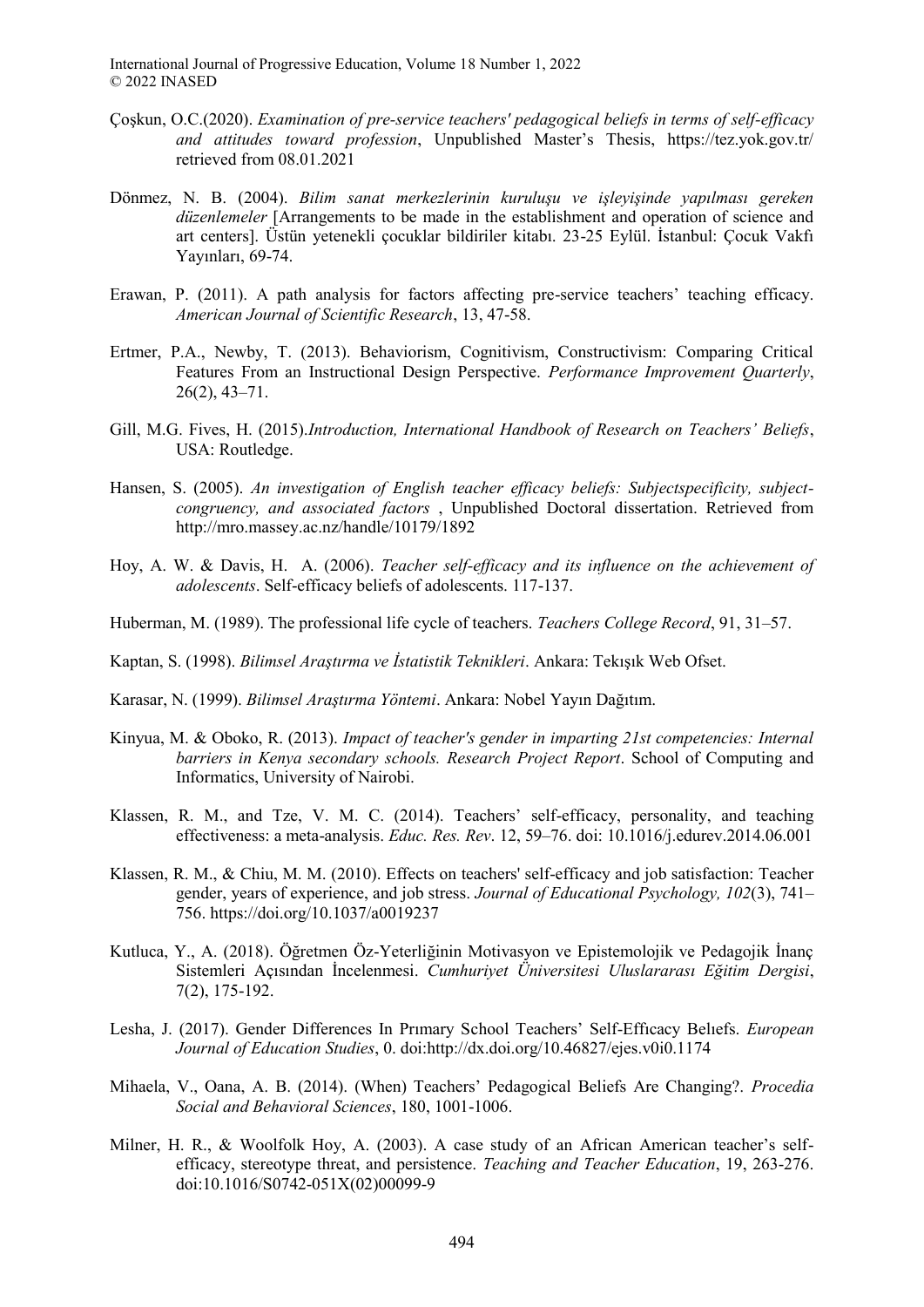- Ocak, G., Ocak, İ. ve Kalender, K.D.M. (2017). Öğretmenlerin Öz-Yeterlik Algıları İle Öğretme-Öğrenme Anlayışları Arasındaki İlişkinin İncelenmesi. *Kastamonu Eğitim Dergisi,* 25(5), 1851-1864.
- Pajares, F. (1995). *Self-efficacy in academic settings*. Paper presented at the annual meeting of American Educational Research Association, San Francisco.
- Romi, S. & Leyser, Y. (2006). Exploring inclusion preservice training needs: A study of variables associated with attitudes and self-efficacy beliefs. *European Journal of Special Needs Education*, 21(1), 85-105.
- Ross, J. A., Cousins, J. B. & Gadalla, T. (1996). Within-teacher predictors of teacher efficacy. *Teaching & Teacher Education, 12*(4), 385-400.
- Saracaloğlu, A. S., Yenice, N., & Özden, B. (2013). Fen bilgisi, sosyal bilgiler ve sınıf öğretmeni adaylarının öğretmen öz-yeterlik algılarının ve akademik kontrol odaklarının incelenmesi. *Pamukkale Üniversitesi Eğitim Fakültesi Dergisi*, *34*(2), 227-250. http://dx.doi.org/10.9779/PUJE555
- Sarfo, F. & Amankwah, F. & Sam, . & Konin, D. (2015). Teachers' Self-efficacy Beliefs: The Relationship between Gender and Instructional Strategies, Classroom Management and Student Engagement. *Ghana Journal of Development Studies*. 12. 19. 10.4314/gjds.v12i1- 2.2.
- Skaalvik, E. and Skaalvik, S. (2010). Teacher self-efficacy and teacher burnout: A study of relations. *Teacher and Teacher Education*, 26, pp.1056 – 1069.
- Smith, Jim D. (2005). Understanding The Beliefs, Concerns And Priorities Of Trainee Teachers: A Multi-Disciplinary Approach. *Mentoring And Tutoring.* Vol.13, No.2, 205-219.
- Soysal Y., Radmard S., & Kutluca A. Y., (2018). Pedagojik inanç sistemleri ölçeğinin uygulamalı olarak uyarlama, geçerlik ve güvenirlik çalışması. *Journal of Higher Education and Science,* 8 (3), xx-xx. https://doi.org/10.5961/jhes.2018.xxx
- Tabachnick, B.G., ve Fidell, L.S. (2007). *Using multivariate statistics*, Fifth Edition. Boston: Pearson Education Inc
- Tezci, E., Dilekli, Y., Yıldırım, S., Kervan, S. ve Mehmeti, F., (2017). Öğretmen Adaylarının Sahip Olduğu Öğretim Anlayışları Üzerine Bir Analiz. *Education Sciences, 12*(3), 163-176.
- Tschannen-Moran, M. & Hoy, A. & Hoy, W. (1998). Teacher Efficacy: Its Meaning and Measure. *Review of Educational Research* - REV EDUC RES. 68. 202-248. 10.3102/00346543068002202.
- Tschannen-Moran, M., & Woolfolk Hoy, A. (2001). Teacher efficacy: Capturing an elusive construct. *Teaching and Teacher Education,* 17, 783-805.
- Tschannen-Moran, M., McMaster, P. (2009). Sources of Self-Eficacy: Four Professional Development Formats and Their Relationship to Self-Efficacy and Implementation of a New Teaching Strategy. *The Primary School Journal, 110*(2), 228-245.
- Tschannen-Moran, M., Johnson, D. (2011). Exploring Literacy Teachers' SelfEfficacy Beliefs: Potential Sources at Play. *Teaching and Teacher Education*, 27, 751-761.